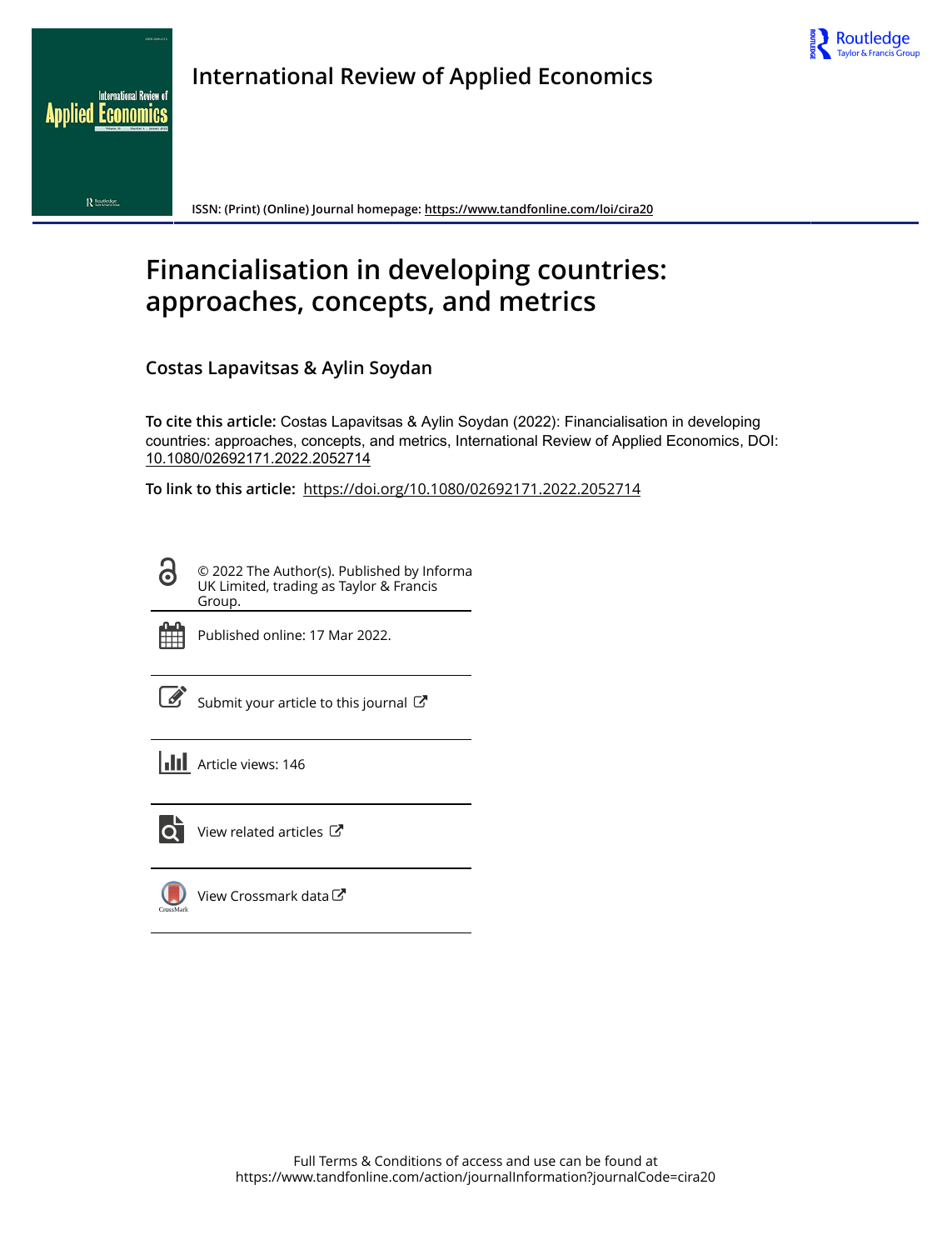**a** OPEN ACCESS **a** Check for updates

Routledae Taylor & Francis Group

# **Financialisation in developing countries: approaches, concepts, and metrics**

Co[s](http://orcid.org/0000-0001-9330-7105)t[a](#page-1-0)s Lapavitsas  $\mathbf{D}^{\mathsf{a}}$  $\mathbf{D}^{\mathsf{a}}$  $\mathbf{D}^{\mathsf{a}}$  and Aylin Soydan  $\mathbf{D}^{\mathsf{b}}$ 

<span id="page-1-0"></span><sup>a</sup>Department of Economics SOAS, University of London, London, UK; <sup>b</sup>Department of Economics and Finance, Istanbul Okan University, Istanbul, Turkey

#### **ABSTRACT**

Financialisation in developing countries is the subject of an expanding literature but its characteristic features and its relationship to developed countries remain unclear. Reviewing the literature, this paper shows that financialisation in developing countries should be distinguished from financial liberalisation and financial globalisation. Furthermore, its character is partly derivative from financialisation in developed countries, as is confirmed by two theoretical approaches, related but different from each other, namely 'subordinate' and 'dependent' financialisation. By further reviewing the empirical literature, the paper also shows that financialisation in developing countries is highly variable and different from that in developed countries regarding the conduct of non-financial enterprises, banks, and households. Moreover, the literature addresses several sources of vulnerability for developing countries relating to financialisation. Finally, there are significant literature gaps, above all, the connection between financialisation and the globalisation of production as well as the role of the state.

#### **ARTICLE HISTORY**

Received 26 September 2021 Accepted 21 January 2022

#### **KEYWORDS**

Development; financial liberalisation; financial globalisation; subordinate financialisation; dependent financialisation; financialisation metrics; developing countries

#### **1. Introduction**

The literature on financialisation covers a vast range of phenomena, such as the functioning of new financial instruments and institutions, the financial profits earned by nonfinancial corporations, the role of 'shareholder value' in enterprise organisation, the penetration of everyday life by finance, and so on. The output continues to grow so rapidly that even informative reviews, as for instance by Van der Zwan ([2014\)](#page-24-0) and Davis and Kim ([2015](#page-20-0)), could soon become dated.

<span id="page-1-2"></span><span id="page-1-1"></span>The great range of the literature indicates that there is neither a standard nor a linear process of financialisation. Even if there are common underlying tendencies, financialisation exhibits considerable variation in practice, while its content and form differ across countries. The great range also corresponds to the lack of agreement for the very meaning of the term. There is no 'correct' universal definition of financialisation that one could derive by listing its economic and social features because these are inherently shifting and variable.

**CONTACT** Costas Lapavitsas **col** cl5@soas.ac.uk **Department of Economics SOAS**, University of London, London, UK © 2022 The Author(s). Published by Informa UK Limited, trading as Taylor & Francis Group.

This is an Open Access article distributed under the terms of the Creative Commons Attribution-NonCommercial-NoDerivatives License (http://creativecommons.org/licenses/by-nc-nd/4.0/), which permits non-commercial re-use, distribution, and reproduction in any medium, provided the original work is properly cited, and is not altered, transformed, or built upon in any way.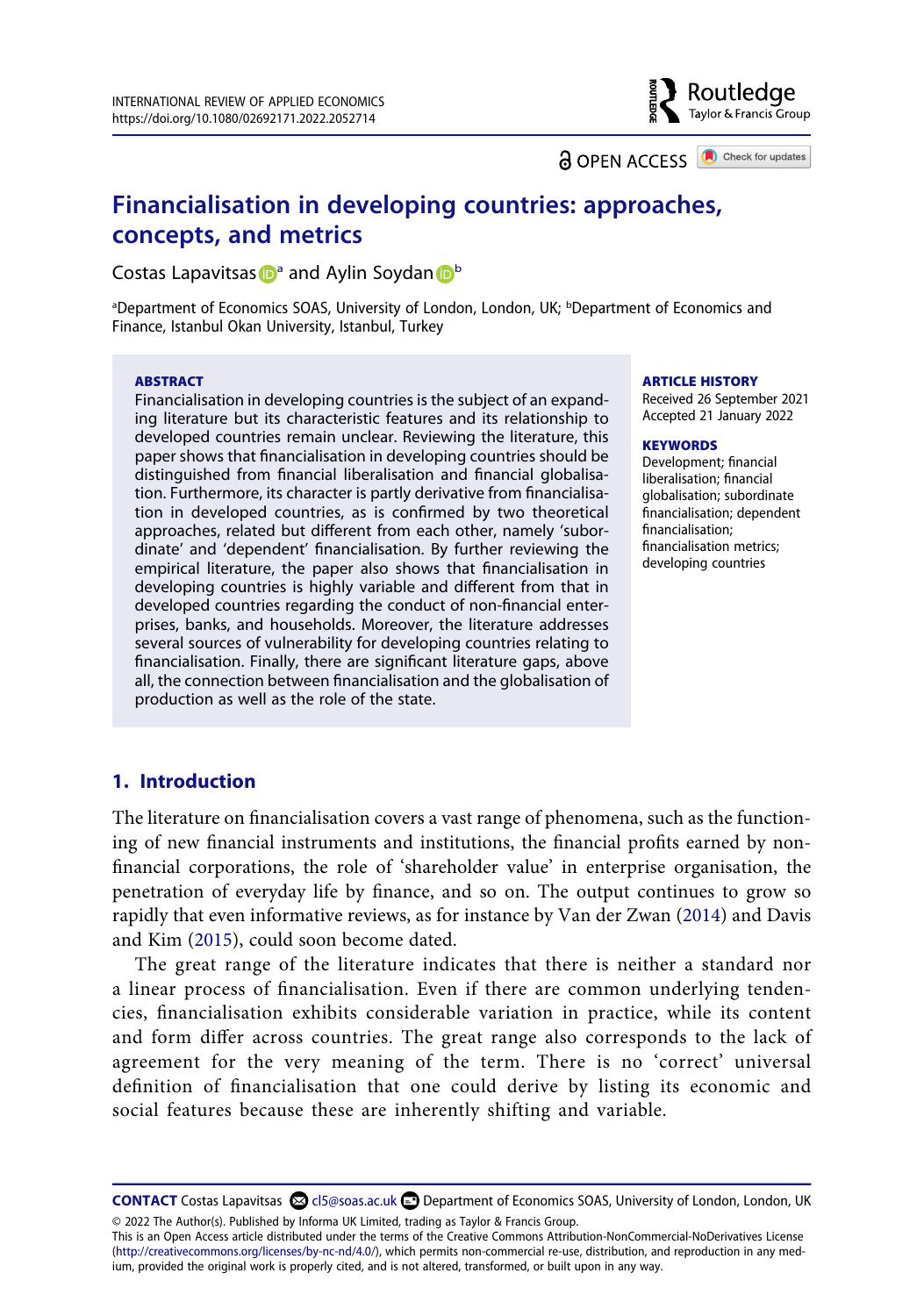#### 2  $\left(\rightarrow\right)$  C. LAPAVITSAS AND A. SOYDAN

It is striking, consequently, that this extensive literature has paid comparatively little attention to developing countries, with even less agreement on what financialisation might mean in the context of developing countries.<sup>1</sup> However, since the global crisis of 2007-9 there has been rapid growth of theoretical and empirical work in this field. $2$  By critically examining the recent body of research, light can be cast on the content and characteristic features of financialisation in developing countries.

To be more specific, this recent literature has a theoretical strand marked by two principal approaches claiming that financialisation in developing countries is either 'subordinate to' or 'dependent on' (and 'peripheral to') financialisation in developed countries. Fundamental to both subordination and dependence are international economic processes, particularly capital flows, underpinned by hierarchical economic relations and the actions of international financial institutions. In these respects, financialisation in developing countries is derivative of that in developed countries.

The literature also has a substantial empirical strand that is largely unconcerned with the theoretical aspects of financialisation. Rather, it relies on the implicit assumption that financialisation has certain general characteristics which could be further explored and tested in the context of developing countries. From the empirical work it follows that financialisation in developing countries exhibits great multiplicity of form reflecting the highly diversified mode of integration of developing countries in the world economy as well as variable domestic conditions. This variability is evident in terms of the conduct of enterprises, banks, and households in developing countries.

The structure of this article relates to these considerations. Section 2 briefly draws similarities and distinctions between financialisation in developing countries, financial liberalisation and financial globalisation. On this basis, [Section 3](#page-4-0) considers the theoretical underpinnings of subordinate and dependent (or peripheral) financialisation. [Section 4](#page-9-0) turns to the empirical literature by, first, examining the use of metrics in the analysis of financialisation in developing countries. The section subsequently focuses on the conduct of non-financial corporations, banks, and households, while identifying sources of vulnerability for developing countries. [Section 5](#page-17-2) concludes.

# **2. Financialisation, financial liberalisation, and financial globalisation: Similarities and conceptual distinctions**

Before engaging with the literature, it is necessary to consider some conceptual distinctions regarding the content of financialisation in developing countries, particularly as the latter could be conflated with financial liberalisation and financial globalisation.

Financial liberalisation is a major current in mainstream economic theory and policy of the last five decades resulting in an enormous literature that could not be even briefly summarised in this article.<sup>[3](#page-17-3)</sup> It is manifest, nonetheless, that financialisation in both developed and developing countries is related to financial liberalisation. Financialisation would have been inconceivable without, for instance, the lifting of regulatory controls on flows of credit and interest rates.

At a further remove, however, financial liberalisation has an irreducible prescriptive element which is absent from the literature on financialisation. From the very beginning financial liberalisation was intended as a set of policies to lift regulatory controls on domestic financial systems. The expectation was that the removal of these 'market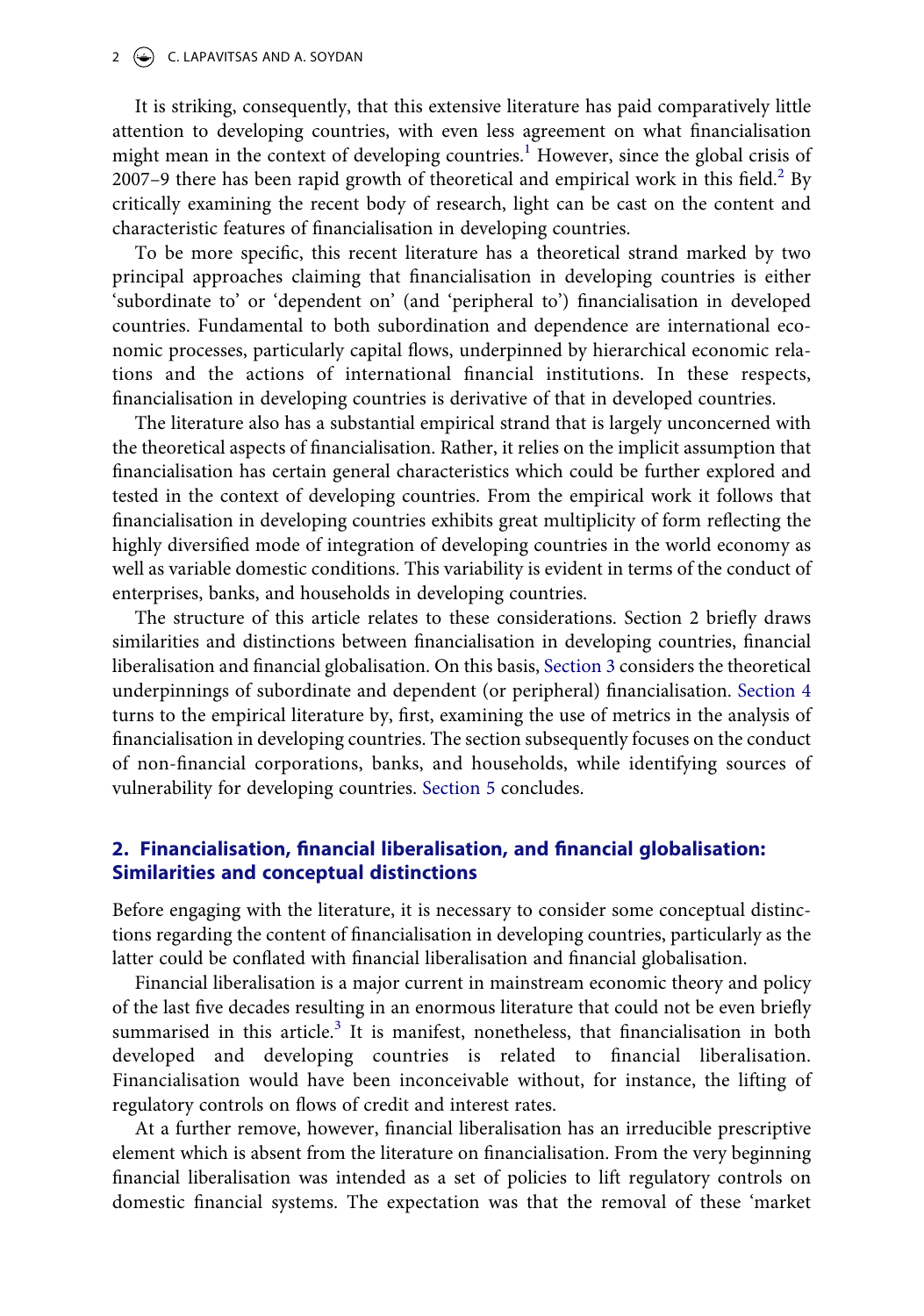distortions' would lead to improved growth outcomes in both developed and developing countries. This element is also present in empirical works on financial liberalisation tackling the period since the 1970s. There is nothing similar in the literature on financialisation: even when it treats financialisation as the result of government policies, it tends to be highly critical.

The deeper roots of this difference could be glimpsed by considering financial globalisation, which has also generated a significant literature in mainstream economics. As for financialisation, it is incontestable that financial globalisation presupposes financial liberalisation. However, financial globalisation is a distinct concept that typically refers to the growth of international capital flows and financial markets as well as to the intensified presence of foreign financial institutions in domestic financial systems. Its commencement could be placed around the collapse of the Bretton Woods system in 1971–3 and the ensuing gradual removal of capital controls.

Tacitly or explicitly, financial globalisation relates to an underlying change in the character of international finance during this period, going beyond the plain description of international transactions, markets, and institutions. Summarily put, financial globalisation corresponds to a historic shift from (broadly) 'development finance' (i.e. flows that were frequently official and aimed to fill the gap between domestic saving and investment) to 'portfolio finance' (flows that are typically private and emanate from the portfolio decisions of financial institutions in a global search for yield).<sup>4</sup> This historic change has taken place due to the profit-seeking actions of economic agents, including financial institutions and non-financial enterprises.

At the same time, the literature on financial globalisation still contains a prescriptive component of economic policy. It is frequently expected, for instance, that a developing country could deepen its domestic financial markets through an inflow of foreign savings, while foreign banks and other financial institutions would help develop the domestic financial infrastructure. Freeing the capital account and opening domestic economy to international capital flows would presumably contribute to a better development performance.<sup>5</sup>

<span id="page-3-0"></span>The literature on financialisation has a partly shared focus with both financial liberalisation and financial globalisation, including the lifting of controls on capital flows and on domestic finance. Authors who deploy the concept of financialisation typically analyse changes in the structure and performance of economies reflecting the conduct and motives of economic agents (Epstein [2005](#page-21-0)). Furthermore, the literature largely presupposes the existence of financial liberalisation, and there is an evident similarity with financial globalisation, since the conduct and motives of economic agents that the literature typically considers broadly correspond to balance sheet decisions driven ultimately by yield-seeking.

But the conceptual differences are also stark. The literature on financialisation seeks expressly to identify the social, economic, and institutional determinants of the conduct of economic agents. After all, balance sheet decisions by various agents are taken in an economic and social context that also shapes the implications of these decisions. Broadly speaking, financialisation analysis treats the profit-making decisions of financial and non-financial enterprises as characteristic of the economy as a whole. Entire economies become financialised, and some authors even consider economies to be 'finance-dominated' or 'finance-led'.[6](#page-18-2) The sources of profit and its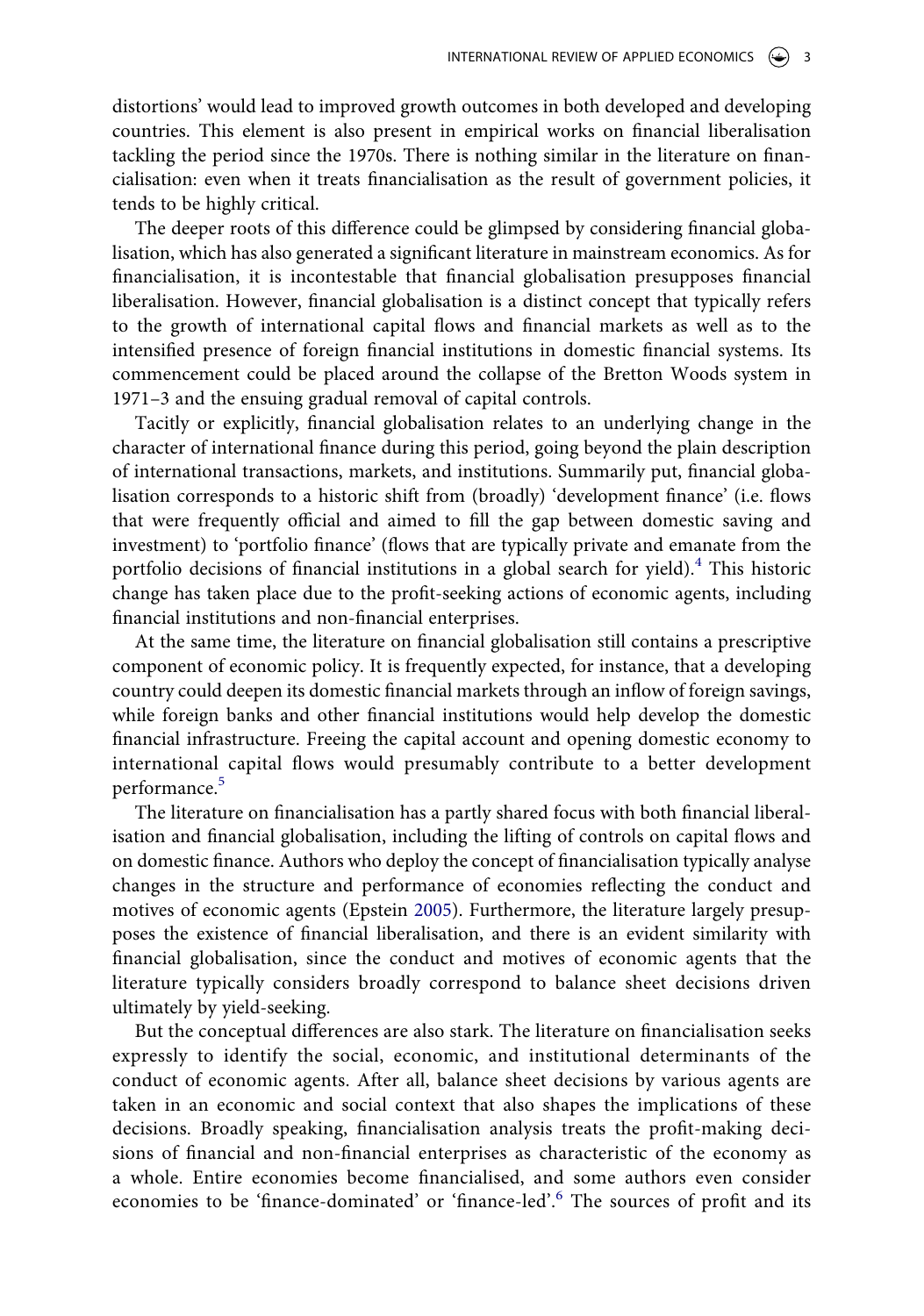#### 4  $\bigodot$  C. LAPAVITSAS AND A. SOYDAN

<span id="page-4-2"></span>methods of extraction acquire a strong financial dimension resting on interest, fees, commissions, and capital gains. Financial profits mark the tempo of economic activity, and their accrual has broad economic and social implications (Krippner [2005;](#page-22-0) Lapavitsas [2013\)](#page-22-1).

<span id="page-4-3"></span>In this light, financialisation is overwhelmingly perceived as a negative occurrence for both developed and developing countries. Far from being conducive to better growth outcomes, it is associated with weaker investment performance, private consumption sustained by debt, and a tendency to create instability and crises. There is certainly no prescriptive policy element in the literature, other than to put a stop to, or reverse, financialisation.

To be sure, some writings on financial globalisation also consider global instability associated with commonalities in the fluctuations of asset prices, gross capital flows, and leverage; such instability reflects international financial integration and the monetary policies of developed countries.<sup>7</sup> Yet, for our purposes, even this feature of the mainstream literature helps accentuate the most distinctive aspect of financialisation in developing countries, namely its 'subordinate to' or 'dependent' character relative to developed countries. The economic, social, and institutional context within which several developing countries enter the path of financialisation is, in important respects, derivative of processes and policies in developed countries. Above all, it is associated with capital account liberalisation and the profit-seeking decisions of financial and nonfinancial enterprises with a global reach.

In sum, financialisation in developing countries overlaps with but remains distinct from financial liberalisation and financial globalisation. It is an evolving economic and social transformation reflecting the subordinate position of developing countries in the world economy. Its derivative character is associated with international capital flows and the activities of foreign financial institutions. Domestic financial institutions and nonfinancial corporations in developing countries become increasingly implicated in international financial operations altering their own motives and conduct, while domestic economic policies are subjected to the imperatives of international finance. This intrinsic asymmetry exacerbates economic vulnerability. The review of the literature in the rest of the article substantiates these points and brings to the fore the distinctive character of financialisation in developing countries.

### <span id="page-4-0"></span>**3. Subordinate and dependent (or peripheral) financialisation**

The literature contains a limited but notable range of theoretical contributions underlining the derivative character of financialisation in developing countries relative to developed countries and to international financial processes. Two approaches stand out, which borrow conceptually from each other. First, that of subordinate financialisation, drawing heavily on Marxist political economy, with post-Keynesian insights. Second, that of dependent (or peripheral) financialisation, based on the Regulationist School, with Marxist and post-Keynesian influences.

<span id="page-4-1"></span>It should be stated at the outset, however, that several works with theoretical concerns do not fall neatly within these two currents. Garcia-Arias ([2015](#page-21-1)), while acknowledging the Regulationist term of dependent financialisation, opts for 'centre-periphery financialisation', which he sees as emerging in developed countries but spreading to developing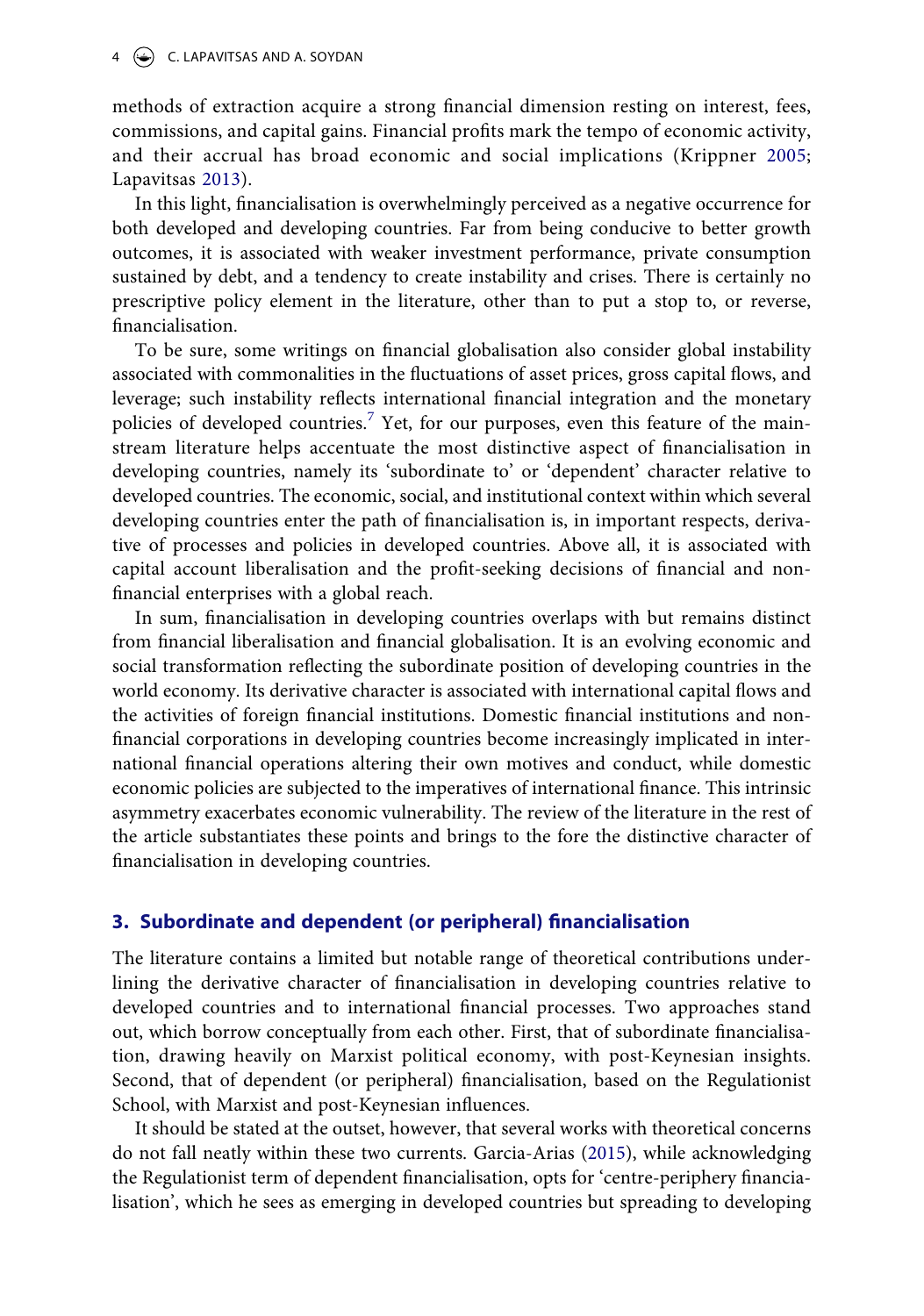<span id="page-5-13"></span>countries through foreign economic agents and capital flows. Rodrigues, Santos, and Teles [\(2016\)](#page-24-1) refer to features of 'semi-peripheral financialisation' in the Portuguese economy by underlining its position between the core and the periphery.

<span id="page-5-12"></span><span id="page-5-7"></span>Gabor [\(2013\)](#page-21-2) also uses the term 'dependent financialisation', but differently from the Regulationist current, referring to Nolke and Vliegenthart's [\(2009\)](#page-23-0) dependent variety of capitalism in post-socialist European countries. In her work on the Romanian economy, she suggests that transnational banks and other non-resident financial actors create crossborder networks leading to dependent financialisation, which further includes new organisations of financial markets and actors characterised by interconnectedness, state agency and fragility. Mention should also be made of Akkemik and Ozen ([2014](#page-18-4)) who deploy an institutional and historical analysis, investigating particularly the institutional and macroeconomic determinants of financialisation of large non-financial corporations in Turkey.

<span id="page-5-0"></span>Still, other studies draw on Marxist, post-Keynesian, or Regulationist arguments without necessarily subscribing to the 'subordinate' or 'dependent' approaches. Marxist analyses typically focus on the national and international aspects of capitalist accumulation to investigate the symptoms of financialisation in developing countries, for instance, household indebtedness, and transformation in the provision of public goods and services (Ergunes [2009](#page-21-3); Ashman, Fine, and Newman [2011](#page-19-0); Dos Santos [2013;](#page-21-4) Karacimen [2014,](#page-22-2) [2015;](#page-22-3) Bayliss, Fine, and Robertson [2016;](#page-19-1) Fine, Bayliss, and Robertson [2016\)](#page-21-5).

<span id="page-5-6"></span><span id="page-5-5"></span><span id="page-5-3"></span><span id="page-5-2"></span>Post-Keynesian works on developing countries often consider the implications of growing financial incomes and profits by deploying the concept of the 'rise of the rentier', while analysing changes in the conduct of non-financial corporations (Demir [2007,](#page-20-1) [2009a,](#page-20-2) [2009b](#page-20-3); Correa, Vidal, and Marshall [2012\)](#page-20-4). Other work in the broad Keynesian tradition stresses the negative implications of financialisation in developing countries by addressing its support for export-led growth (Levy-Orlik [2012,](#page-23-1) [2013,](#page-23-2) [2014](#page-23-3)). Furthermore, Paulani ([2010](#page-24-2)) and Araujo, Bruno, and Pimentel [\(2012\)](#page-19-2) draw on the Regulationist framework to analyse Brazilian financialisation.

<span id="page-5-11"></span><span id="page-5-4"></span><span id="page-5-1"></span>Note, finally, that several papers address the 'varied' or 'variegated' nature of financialisation, a notion that is important to theorising financialisation in developing countries. Lapavitsas and Powell [\(2013\)](#page-23-4) put forth the notion of 'financialisation varied' to underline substantial differences of financialisation within developed countries. 'Variegated financialisation' was proposed to indicate the pervasive but diverse forms of financialisation in Europe (Brown, Passarella, and Spencer [2015](#page-20-5); Brown, Spencer, and Passarella [2017](#page-20-6)). Karwowski, Shabani, and Stockhammer [\(2017\)](#page-22-4) further elaborated 'variegated financialisation' by empirically analysing a group of developed countries and underlining nonsimultaneous, distinct financialisation processes across economic sectors. Lai and Daniels [\(2017](#page-22-5)), moreover, used the term to discuss developing countries, specifically Singapore.

<span id="page-5-9"></span><span id="page-5-8"></span>These provisos notwithstanding, subordinate and dependent (or peripheral) financialisation are the most distinctive theoretical approaches in the literature on developing countries and are considered in further detail in the rest of this section.

#### *3.1. Subordinate financialisation*

<span id="page-5-10"></span>The subordinate financialisation view is associated with the Marxist framework proposed by Lapavitsas ([2009a](#page-22-6), [2011](#page-22-7)), Lapavitsas and Powell ([2013\)](#page-23-4) treating financialisation as a set of underlying tendencies regarding the conduct of non-financial enterprises, banks, and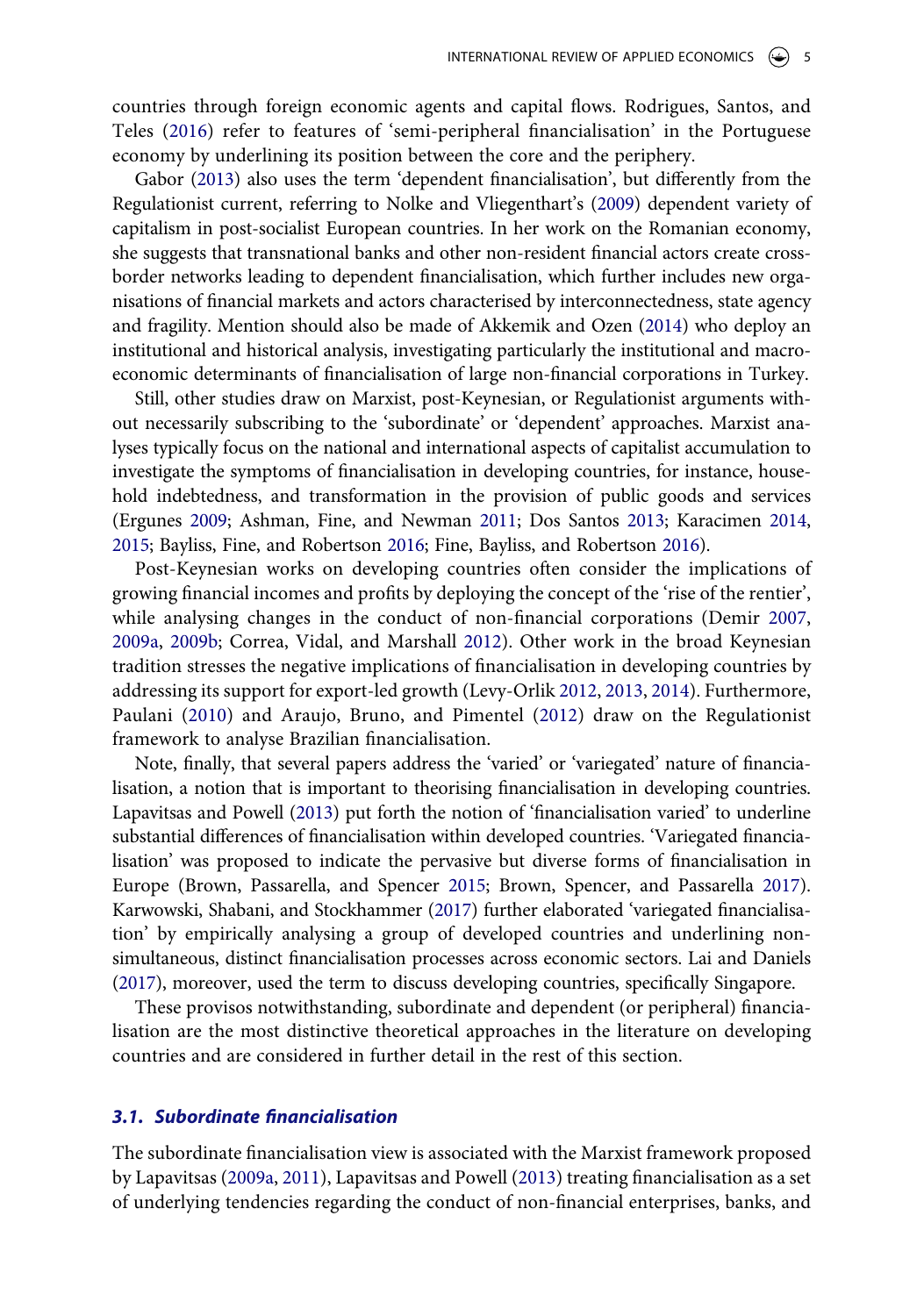#### $6 \quad \Leftrightarrow$  C. LAPAVITSAS AND A. SOYDAN

households. The term was originally proposed by Powell ([2013\)](#page-24-3), who analysed financialisation as an epochal transformation occurring in the relations between these key economic agents and locates it within the contemporary world market.<sup>8</sup> Powell relates subordinate financialisation to the historic Marxist concept of imperialism, adapted to current international conditions. Financialisation in developing countries retains some of the fundamental tendencies observed in developed countries, but assumes a distinctive subordinate form shaped by imperial relations.

<span id="page-6-2"></span><span id="page-6-0"></span>Nonetheless, there are nuances to the usage of the term. Thus, Powell [\(2013\)](#page-24-3), Lapavitsas ([2013](#page-22-1)) and Bonizzi, Kaltenbrunner, and Powell ([2019\)](#page-20-7) deploy it directly, whereas Kaltenbrunner and Painceira ([2015](#page-22-8), [2018](#page-22-9)) prefer 'subordinated nature of financialisation' or sometimes 'subordinated nature of international financial integration'[.9](#page-18-6) Choi ([2018](#page-20-8)) and Fernandez and Aalbers ([2020\)](#page-21-6) use 'subordinate' and 'subordinated financialisation' terms interchangeably, underlining the hierarchical international monetary system and relating financialisation in the Global South to the Global North. Furthermore, there are earlier studies that stress the significance of hierarchical international economic relations but without using the term 'subordinate' (Lapavitsas [2009b,](#page-22-10) [2011](#page-22-7); Painceira [2009;](#page-23-5) Kaltenbrunner [2010\)](#page-22-11).

<span id="page-6-8"></span><span id="page-6-6"></span>The hierarchical structure of the international monetary and financial system is an integral element of 'subordinate' financialisation. Marxist political economy stresses the dominant role of '(quasi) world money' in international monetary and financial transactions (Painceira [2009;](#page-23-5) Lapavitsas [2013](#page-22-1); Powell [2013\)](#page-24-3). The emphasis on the hierarchical prevalence of world money has facilitated fruitful interaction with post-Keynesian theory, relating particularly to the notion of global currency hierarchy (Kaltenbrunner [2010](#page-22-11); Bortz and Kaltenbrunner [2018;](#page-20-9) Kaltenbrunner and Painceira [2018\)](#page-22-9).

<span id="page-6-4"></span><span id="page-6-1"></span>Specifically, currencies are considered to bear a liquidity premium depending on their position in the global hierarchical structure. Countries with currencies at the lower end have to pay higher interest rates as well as providing lenders with higher dividends and capital gains to offset heightened risk perceptions. Furthermore, these countries rely on shorter-term capital flows and are usually forced to borrow primarily in foreign currency (the 'original sin'), although there are exceptions (Isaacs and Kaltenbrunner [2018;](#page-21-7) Kaltenbrunner and Painceira [2018](#page-22-9)). Even if developing countries manage to borrow internationally in their own currency, however, they are still open to the adverse implications of volatile capital flows and exchange rate movements, as witnessed in Brazil (Paulani [2010](#page-24-2); Kaltenbrunner and Painceira [2015](#page-22-8), [2018\)](#page-22-9).

<span id="page-6-7"></span><span id="page-6-5"></span><span id="page-6-3"></span>Therefore, for the subordinate financialisation strand, international capital flows and the prominent role of the US dollar as (quasi) world money have major policy implications and give rise to new internationally exploitative relations (Painceira [2009\)](#page-23-5). Domestic monetary policy is widely marked by inflation targeting, which also aims to attract capital flows; consequently, interest rates are kept high, creating an upward bias for the domestic currency. Flows are largely short-term and volatile, leading to new forms of external vulnerability, often independent from domestic economic conditions and associated particularly with abrupt interruptions or flow reversals. Given the increasingly short-term nature of financial operations, trade in financial assets, including in the currencies of some developing countries, has become widespread, leading to inherently more fragile patterns of interaction as financial profits increasingly rely on rising asset prices (Kaltenbrunner and Painceira [2015](#page-22-8); Isaacs and Kaltenbrunner [2018\)](#page-21-7).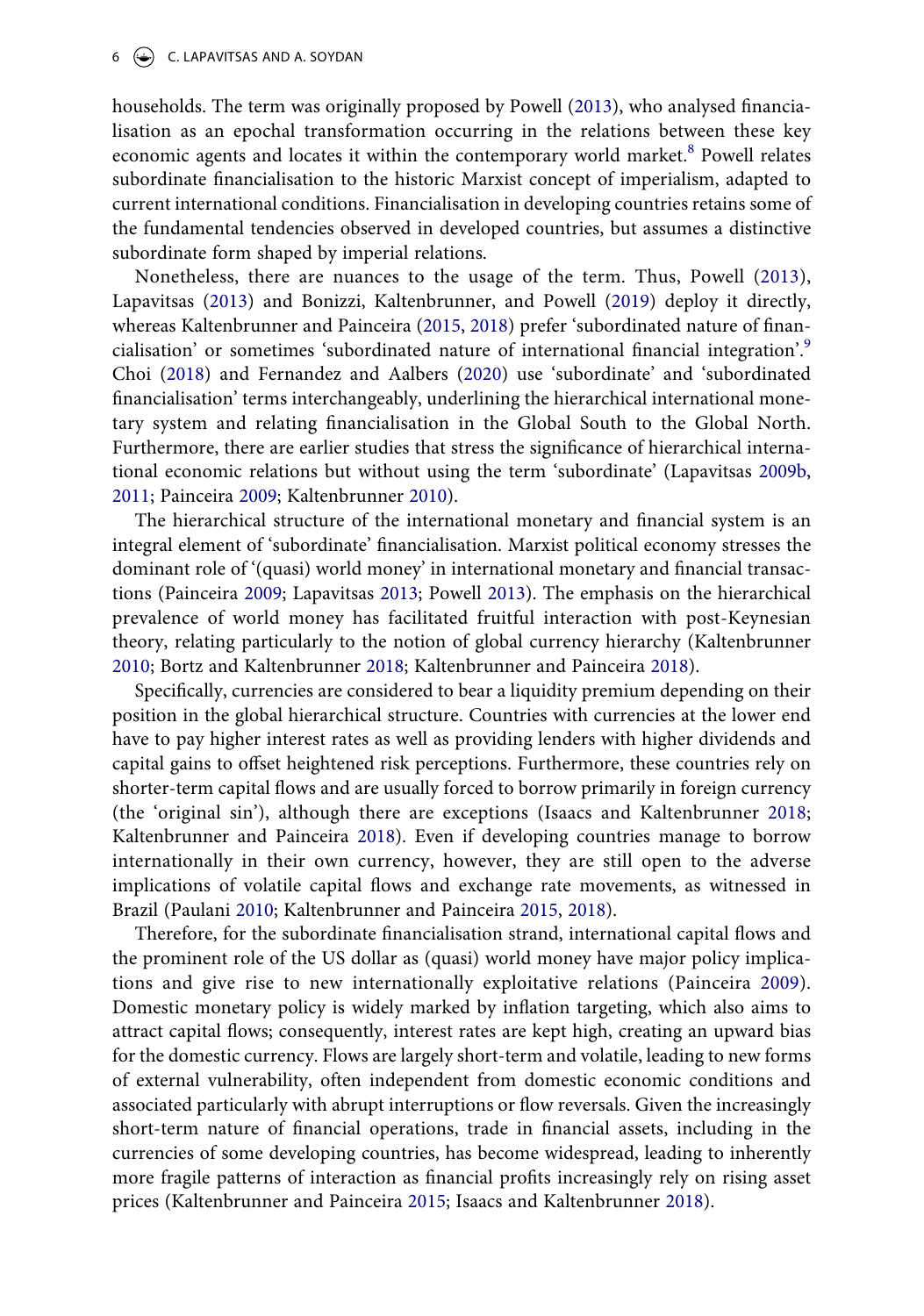A further crucial aspect of subordinate financialisation is the accumulation of international reserves. Developing countries are forced to accumulate currencies at the high end of the hierarchy (mainly the US dollar) to finance current account deficits but also to confront intensified volatility of capital flows and sudden exchange rate movements. Reserves are instrumental in creating a channel between the international and domestic dimensions of financialisation. To offset the domestic implications of reserve accumulation and comply with the inflation targeting regime in monetary policy, central banks of developing countries deploy sterilisation operations, typically based on public debt instruments. The associated operations allow domestic banks to expand their balance sheets, thus contributing to the growth of domestic debt and promoting financialisation (Painceira [2009;](#page-23-5) Lapavitsas [2013](#page-22-1); Garcia-Arias [2015](#page-21-1); Isaacs [2015](#page-21-8); Isaacs and Kaltenbrunner [2018;](#page-21-7) Kaltenbrunner and Painceira [2018;](#page-22-9) Fernandez and Aalbers [2020](#page-21-6)).

<span id="page-7-5"></span><span id="page-7-3"></span>It is well-established that the accumulation of foreign exchange reserves carries huge costs for developing countries (Rodrik [2006](#page-24-4)). Reserves earn little or no interest compared to the high interest paid on domestic instruments, while also causing substantial social costs (Painceira [2009](#page-23-5)). Thus, reserve accumulation has major implications for economic development (Cruz and Walters [2008](#page-20-10)), and moreover, its effectiveness in the face of crises is highly debatable (Kaltenbrunner [2010](#page-22-11); Akyuz [2012,](#page-18-7) [2014](#page-18-8); Garcia-Arias [2015;](#page-21-1) Kaltenbrunner and Painceira [2018\)](#page-22-9).

<span id="page-7-2"></span><span id="page-7-0"></span>Finally, an important extension of the subordinate financialisation strand concerns non-financial corporations, particularly the internationalisation of production. Financialisation of non-financial corporations has been a staple of the literature, mostly in relation to risk diversification and profit making via financial transactions, which are addressed in [Section 4](#page-9-0) of this paper. Going beyond these issues and building on the work of Powell [\(2013\)](#page-24-3), Bonizzi, Kaltenbrunner, and Powell ([2019\)](#page-20-7) focus on the internationalisation of capitalist production, circulation, and finance. They consider global value chains and global production networks, seeking to associate subordinate financialisation with the subordinate position of developing countries in international production. The authors point particularly to export-led growth in developing countries, which is consistent with the subordinate position of these countries within global networks.

This work is still at a preliminary stage, but it is nonetheless important because it seeks to connect financialisation in developing countries with global production. There is abundant research claiming that there is a relationship running from financialisation to production which often creates problems of weak growth and instability. There is also research that investigates the impact of the internationalisation of production on financialisation, particularly through the reorganisation of production by multinational enterprises of developed countries (Milberg [2008;](#page-23-6) Milberg and Winkler [2010](#page-23-7), [2013](#page-23-8); Auvray and Rabinovich [2019\)](#page-19-3). According to this view, the globalisation of production has helped sustain financialisation of US non-financial enterprises by ensuring higher profits and thus releasing resources for financial investment.

<span id="page-7-4"></span><span id="page-7-1"></span>However, the impact of the global reorganisation of production on the financialisation of developing countries remains largely unexplored. Establishing clear links between, on the one hand, subordinate financialisation and, on the other, the subordinate position of developing countries in international production would be a decisive breakthrough in this field. This is perhaps the most prominent gap in the literature at present.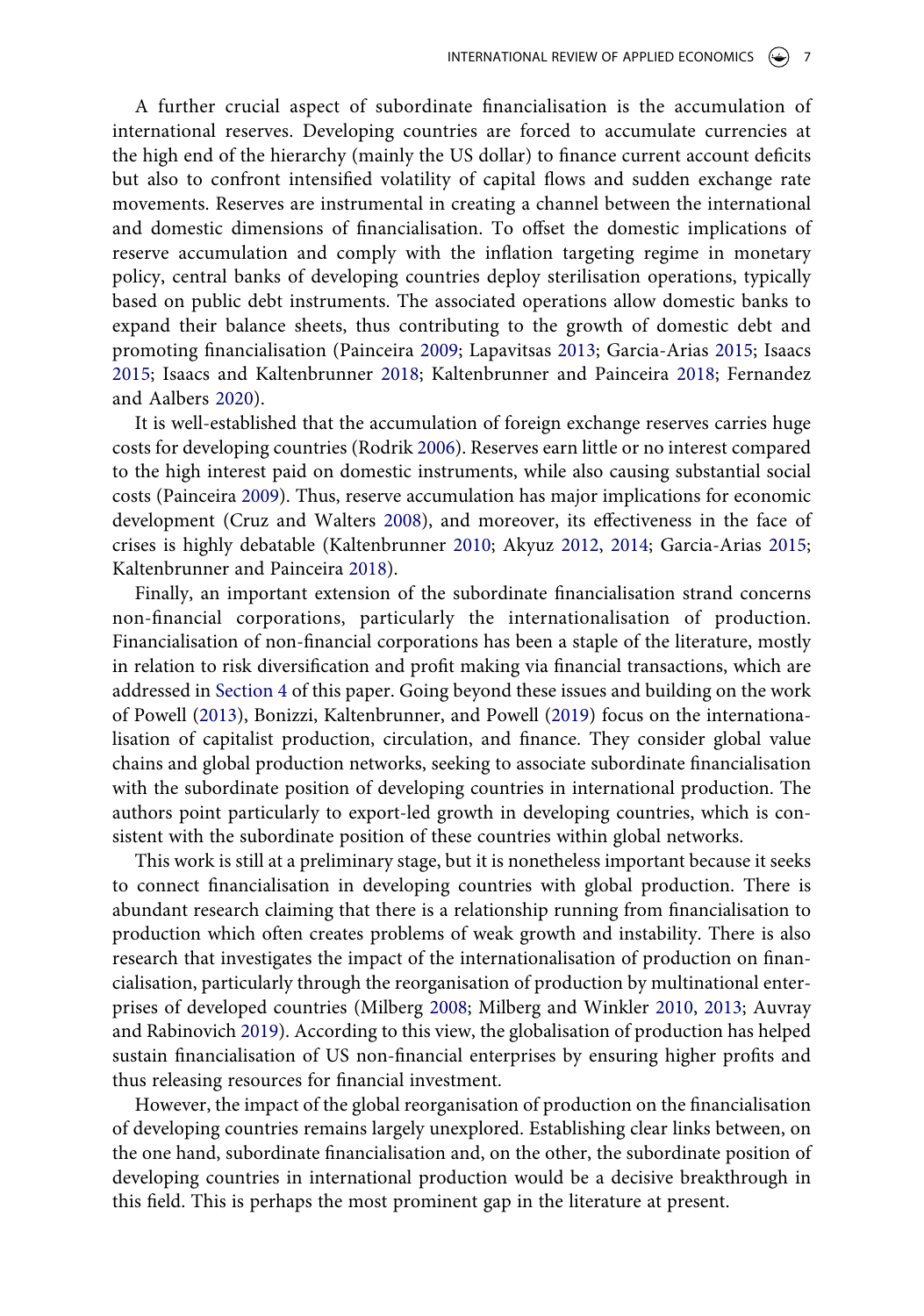#### 8  $\leftrightarrow$  C. LAPAVITSAS AND A. SOYDAN

#### *3.2. Dependent (or peripheral) financialisation*

The approach of dependent financialisation also postulates that financialisation in developing countries has emerged in connection with financialisation in developed countries. Drawing on the analysis of the Regulation School and referring to the Latin American Dependency School, it identifies financialisation in the periphery as a new type of dependency (Becker et al. [2010](#page-19-4); Becker and Jager [2012;](#page-19-5) Becker and Weissenbacher  $2015$ ).<sup>[10](#page-18-9)</sup>

Regulation theory distinguishes among several regimes of capitalist accumulation, namely productive/financialised, intensive/extensive, and introverted/extraverted. These regimes are accompanied by different modes of regulation relating to the institutions and policies that maintain social and economic reproduction. In this multidimensional structure, the productive/financialised accumulation axis is assigned primacy of place in view especially of the great weight of financialised accumulation in the last few decades. For Becker et al. [\(2010](#page-19-4)) financialised accumulation cannot be completely detached from accumulation in production, despite possessing relative autonomy, because financial assets and credits ultimately represent claims on surplus produced outside the financial sphere.

<span id="page-8-2"></span>According to this approach, the exhaustion of productive accumulation in core countries resulted in a search for new areas of accumulation and new locations for investment (Becker [2013](#page-19-7), [2016](#page-19-8)). The financial sphere became the main area of capitalist accumulation and peripheral economies emerged as attractive destinations for capital. Thus, financialisation in the periphery was spurred by financialisation in core countries, with a significant role played by international capital flows. The shift from the Fordist to the finance-led accumulation regime in developed countries, which was originally proposed by the Regulation School, for instance, Aglietta [\(\[1976\] 2000](#page-18-10)) and Boyer ([2000](#page-20-11)), eventually led to a further shift from peripheral Fordism to peripheral financialisation.

<span id="page-8-0"></span>Variable domestic economic and institutional conditions induce significant variation in the pace and form of developing country financialisation (Becker et al. [2010;](#page-19-4) Becker [2013;](#page-19-7) Becker and Weissenbacher [2015](#page-19-6)). Financialisation in developing countries is analysed also by considering the axis of internationally exposed/land-rent protected accumulation in the periphery (Becker and Weissenbacher [2015](#page-19-6)). Stress is laid on the importance of the mode of regulation in determining the trajectory of financialisation, and more specifically, the regulation modes imposed by the IMF and the World Bank on developing countries (Becker et al. [2010\)](#page-19-4). Moreover, several (semi-)peripheral countries in Europe exhibit peculiar features of financialisation, often associated with the mechanisms of the European Union (Becker et al. [2010;](#page-19-4) Becker and Jager [2012\)](#page-19-5).

<span id="page-8-4"></span><span id="page-8-3"></span><span id="page-8-1"></span>Dependent financialised accumulation is generally considered to have an extraverted character. However, while some core economies are marked by export-oriented active extraversion, peripheral economies usually exhibit passive extraversion with high import dependency (Becker et al. [2010](#page-19-4); Becker [2013](#page-19-7)). Dependent extraversion is further characterised by inflation targeting, which assumes high interest rates and an overvalued local currency to attract capital inflows, thus encouraging domestic credit expansion (Becker et al. [2010;](#page-19-4) Becker and Weissenbacher [2015\)](#page-19-6). Moreover, large current account deficits and rising external debt due to passive extraversion contribute to constrained development of the productive sector and a tendency to crisis among developing countries.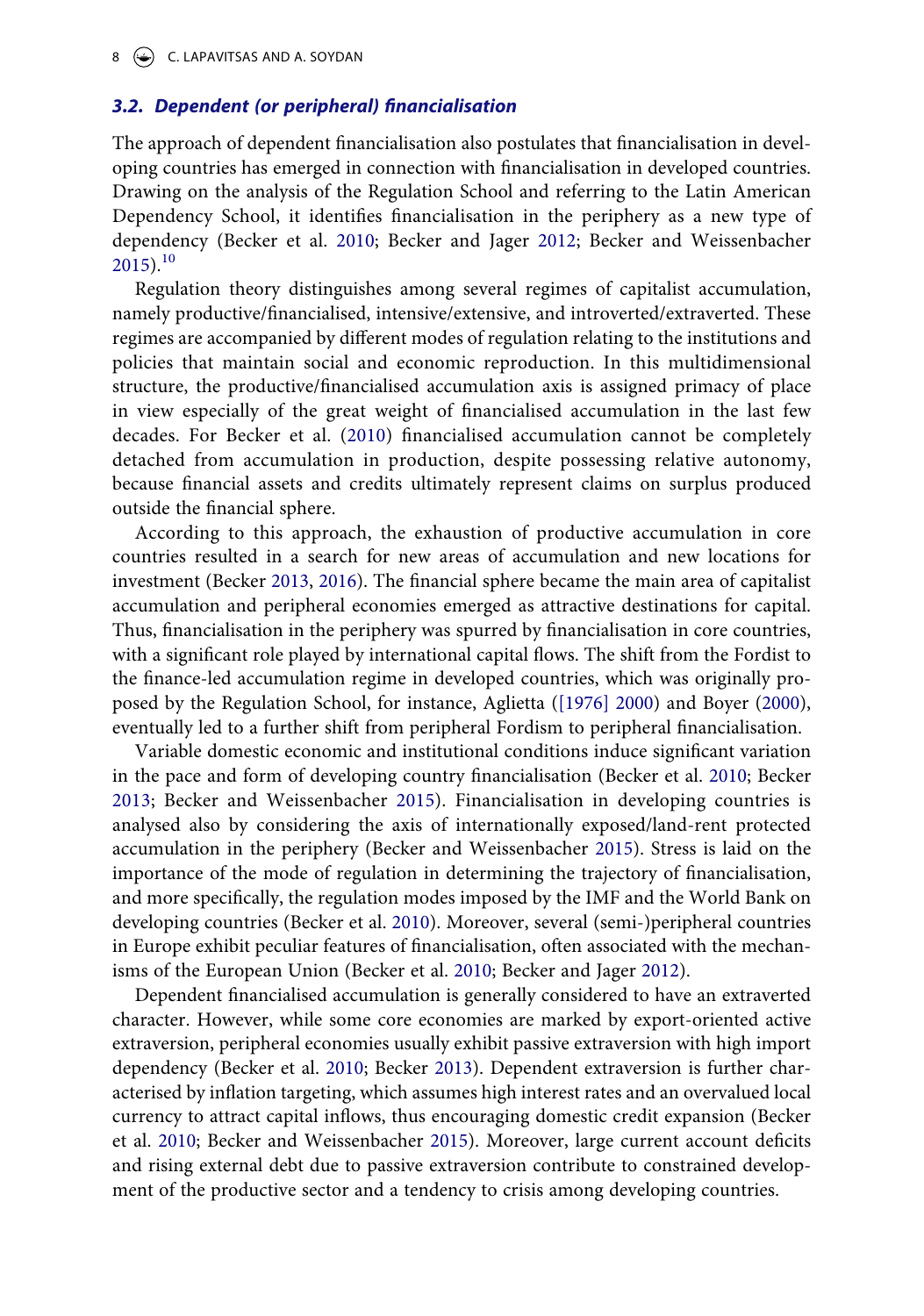It should also be noted that the Regulationist approach differentiates between financialisation based on fictitious capital (primarily securities) and financialisation based on interest-bearing capital (primarily loans) (Becker et al. [2010](#page-19-4); Becker [2013\)](#page-19-7). Financialisation in the periphery is mainly based on interest-bearing capital. It is creditbased financialisation that encourages lending to households for consumption and housing in several peripheral economies, thus stimulating growth of the real estate and construction sectors. This 'mass-based' financialisation relying on free capital flows could still turn into financialisation based on fictitious capital, for instance, through the privatisation of pension systems in developing countries (Becker et al. [2010](#page-19-4)).

Before reviewing the empirical literature, it is appropriate to mention a further significant gap in the theoretical studies, namely the role played by the state. To be sure there are empirical studies – mentioned in the rest of the article – referring to the role of state institutions in facilitating financialisation in developing countries, most notably the central bank.<sup>11</sup> But there is no doubt that the state has a very minor presence in the literature.<sup>12</sup> Moreover, the theoretical framework for the analysis of state power and financialisation in developing countries is far from clear. This is particularly acute in view of the 'subordinate', or 'dependent' character of such financialisation, which obviously calls for open consideration of the relationship between developed and developing country states in the world market.

Recapping, the main theoretical approaches treat financialisation in developing countries as derivative of the prior financialisation of developed countries, a historical process that is 'subordinate' or 'dependent' due to hierarchical relations in the world economy. Both approaches stress the importance of liberalised capital flows, reserve accumulation, and international financial institutions. Nonetheless, the role of multinational enterprises and the connection between international production and financialisation have not been sufficiently investigated. Similarly, the role of the state in facilitating developing country financialisation calls for further and urgent examination.

#### <span id="page-9-0"></span>**4. Empirical analyses of financialisation in developing countries**

The literature on financialisation in developing countries comprises mostly empirical work, as was already mentioned. Empirical studies offer important insight particularly regarding the conduct of non-financial corporations, banks, and households as financialisation took root in developing countries. However, studies tend to map characteristic phenomena of developed country financialisation onto developing countries, without adopting a clear theoretical framework, and often relying on standard metrics of financial liberalisation and financial globalisation. Before considering this literature, therefore, it is important to have closer look at the use of metrics in empirical work.

#### *4.1. The problem of metrics in empirical work*

To establish the increasing weight and role of finance in the economy, empirical work on financialisation no doubt necessitates deployment of standard finance-related metrics, such as bank assets and stock market capitalisation relative to GDP, the volume and composition of international capital movements, and changes in the stock of debt. However, as was argued in sections 2 and [3](#page-4-0), financialisation is an economic and social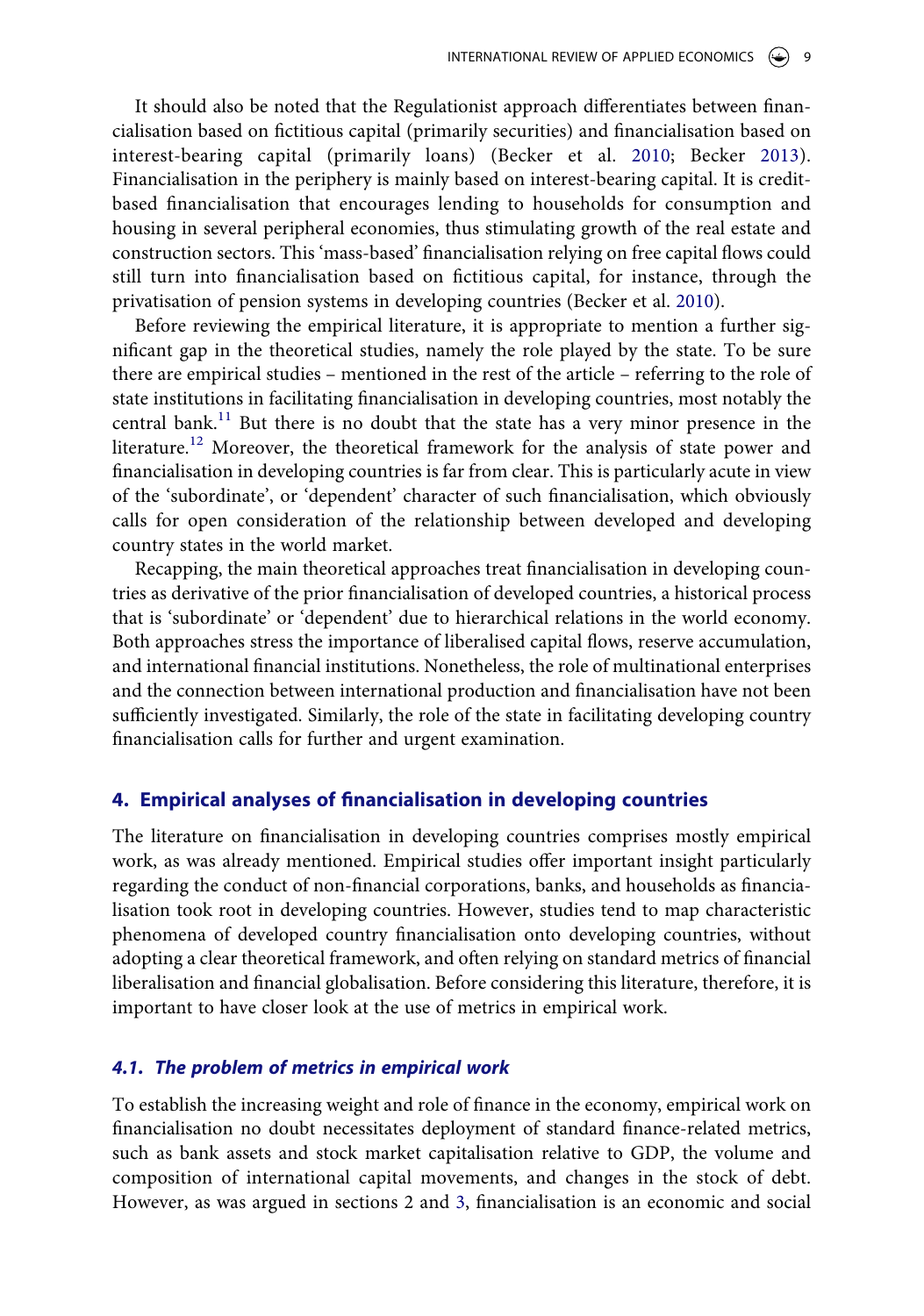transformation closely associated with evolving capitalist accumulation. Specifically, it is related to the changing conduct and interactions of non-financial enterprises, the financial sector, and households. Without this theoretical recognition, finance-related metrics could never demonstrate the existence of financialisation either in developed or in developing countries. Growth of the financial sector, for instance, even when it is rapid, is not evidence of financialisation but an integral aspect of maturing capitalism. Similarly, accumulation of debt by a developing country could indicate nothing more than a domestic imbalance of saving and investment.

<span id="page-10-4"></span>Note, incidentally, that standard metrics could also create difficulties for mainstream analysis of financial liberalisation and financial globalisation. Financial development, for instance, is conventionally measured by the size of the banking system (e.g. total assets, private sector credits, deposits) or of the money supply (M2 and M3) expressed as share of GDP; it could also be measured by the ratio of stock market capitalisation to GDP, or by price-based indicators, such as interest rate spreads (King and Levine [1992](#page-22-12), [1993;](#page-22-13) Von Furstenberg and Fratianni [1996;](#page-24-5) Levine and Zervos [1998\)](#page-23-9). However, as financial systems evolve, indicators that draw primarily on conventional features of the financial sector might become inadequate (Cihak et al. [2012](#page-20-12)). Intensified securitisation practices, for instance, make the size of stock market relative to GDP an inappropriate indicator of financial evolution.

<span id="page-10-6"></span><span id="page-10-5"></span><span id="page-10-1"></span>The need to develop metrics appropriate to developing countries is apparent in the literature, in view, especially, of the risks of conflation between financialisation, financial liberalisation, financial globalisation, or even plain development of the financial sector. Tyson and McKinley [\(2014](#page-24-6)), for instance, in their study of financialisation in seventeen developing countries, use measures associated with financial liberalisation and financial globalisation without specifying why these relate to financialisation as a distinctive process. Karwowski and Stockhammer ([2017](#page-22-14)), discussing different interpretations of financialisation in empirical research, deploy a range of indicators to capture financialisation in developing countries relative to the UK and USA. However, it is not immediately apparent that the metrics reflect more than some aspects of financial liberalisation and financial globalisation.

Crucial in this regard is that developing countries do not follow the same trajectory of financialisation as developed countries, while financialisation is subject to considerable variation in both. It is possible for developing countries to exhibit symptoms of financialisation even though they lack significant financial deepening or extensive financial innovation (Gabor [2013](#page-21-2); Powell [2013](#page-24-3); Levy-Orlik [2013,](#page-23-2) [2014\)](#page-23-3). They might even lack substantial financial deregulation and liberalisation of the capital account (Karwowski and Stockhammer [2017\)](#page-22-14). Moreover, financial innovation continually transforms financial instruments and institutions in developing countries. As Karwowski [\(2018\)](#page-22-15) argues, financial investment *per se* was not a new practice for non-financial corporations in South Africa; what matters for financialisation are the new ways of investing in financial assets and the changes in portfolio compositions.

<span id="page-10-3"></span><span id="page-10-2"></span><span id="page-10-0"></span>Several empirical works are aware of the need to deploy metrics appropriate for financialisation in general. Thus, in her seminar paper, Krippner ([2005\)](#page-22-0), classified the indicators of financialisation as activity-based and accumulation-based, claiming that the latter provide a clearer picture. Cibils and Allami [\(2013](#page-20-13)) adapted Krippner's categorisation to the analysis of financialisation in Argentina. Similarly, Becker et al. ([2010\)](#page-19-4)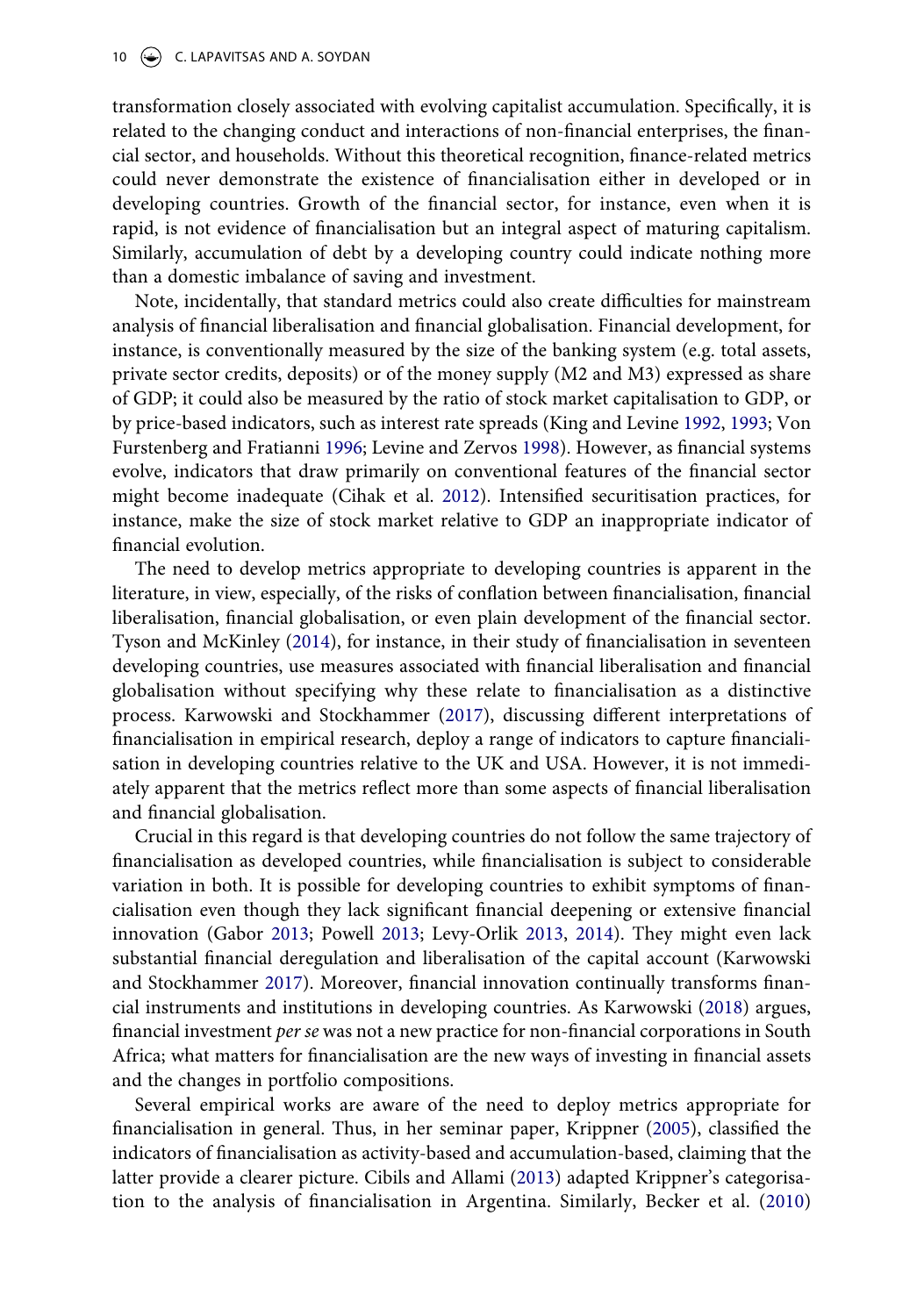distinguished between indicators appropriate for fictitious capital-based and for interestbearing capital-based financialisation. Lapavitsas [\(2013](#page-22-1)) considered an array of measurements of indebtedness of corporates, banks and households as well as of the financing of investment. Powell [\(2013\)](#page-24-3), addressing developing countries, deployed a range of measures, including debt and financing of investment, to capture the peculiarities of the relationship between non-financial corporations and banks. Lapavitsas and Mendieta-Munoz [\(2018](#page-22-16), [2019](#page-23-10)) focused on empirical analysis of financial profitability as a specific indicator of financialisation.

<span id="page-11-0"></span>Some of these metrics could also be useful and appropriate for developing countries, given the underlying commonality of character in financialisation. Such metrics would include shifts in the asset and liability structures of non-financial corporations, banks, and households, including their interrelationships. The mode of funding of investment by non-financial enterprises would also be significant, particularly the balance between own-funds, bank borrowing, and open market funds (equity and debt). Household borrowing relative to disposable income would be equally important, bearing in mind that in developing countries such borrowing tends to comprise unsecured consumer debt (often credit-card related) rather than mortgage debt. Finally, the composition of bank balance sheets and the profitability of banks would also offer appropriate metrics for developing countries.

Given the decisive role of international factors in developing country financialisation, however, metrics relating to various international dimensions of economic activity would be particularly appropriate compared to developed countries. Thus, the type, magnitude, and volatility of capital inflows and outflows, the size of international reserves, the fluctuations of exchange rates, and the relative movements of interest rates would evidently be more significant in analysing financialisation in developing than in developed countries.

Similarly, the activities of foreign financial institutions, often with an international presence, would set the terms of reference for domestic financialisation. These factors would impact on the conduct of monetary policy, including the sterilisation policies of the central bank and the provision of domestic liquidity, which could catalyse subordinate or dependent financialisation. Finally, the policies of multilateral institutions combined with the actions of the state in developing countries would affect the supply of public bonds and other assets, potentially spurring financialisation.

Reviewing the extensive empirical literature, particularly studies relating to the conduct of non-financial corporations, banks, and households, offers further insight into appropriate metrics and their deployment. The literature also focuses on the implications of financialisation for the vulnerability of developing countries. These issues are considered in the rest of this section.

## *4.2. Non-financial corporations and banks*

Empirical work indicates that in recent decades non-financial corporations in developing countries have become more closely implicated with the formal financial system, acquiring capacity to participate in complex financial operations in both domestic and international markets. Furthermore, higher returns on financial activities and the quest for protection from macroeconomic uncertainty and risks have encouraged non-financial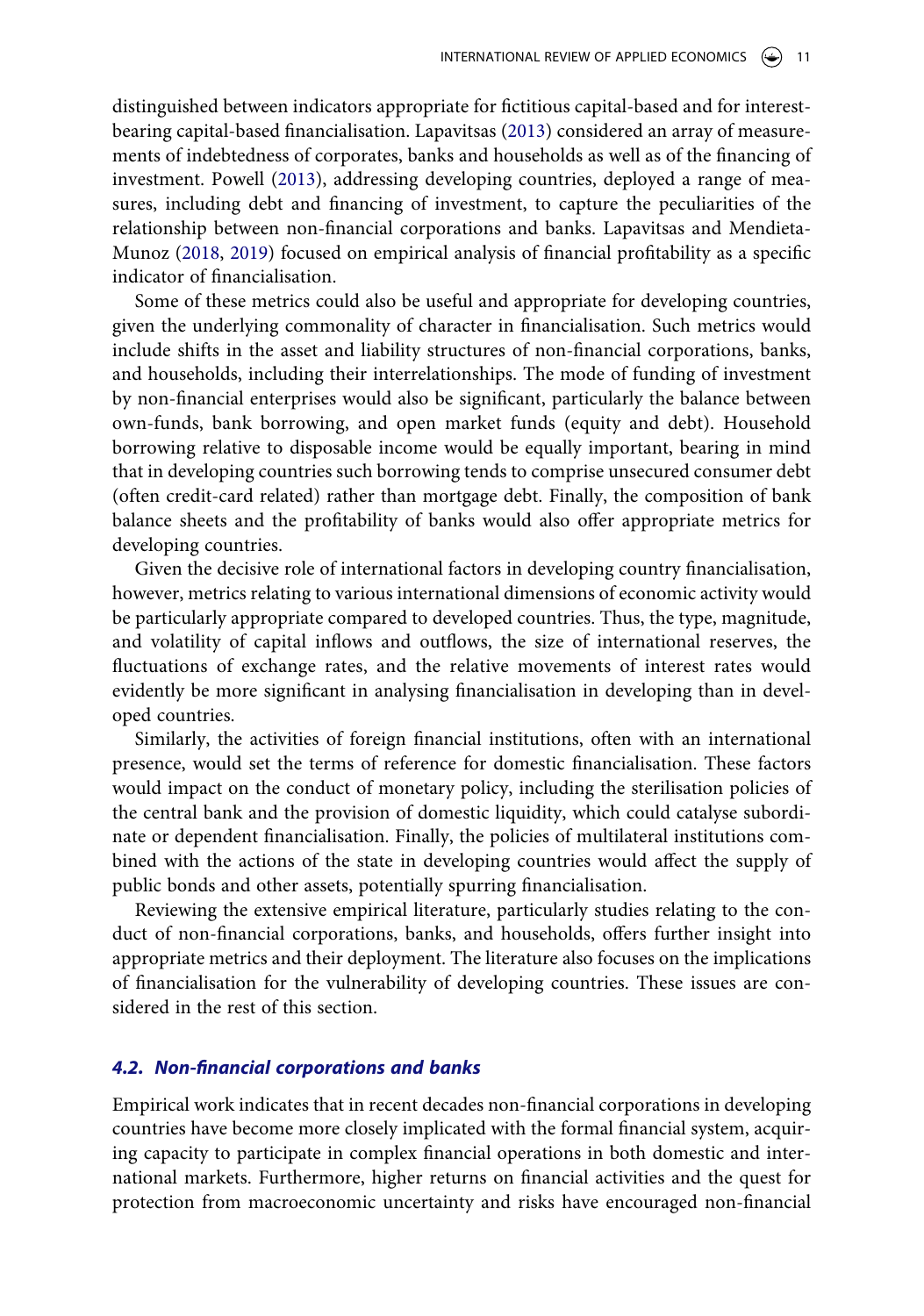<span id="page-12-6"></span><span id="page-12-4"></span>corporations to reallocate funds toward financial investments (Demir [2007](#page-20-1), [2009a,](#page-20-2) [2009b;](#page-20-3) Farhi and Zanchetta Borghi [2009;](#page-21-9) Kalinowski and Cho [2009;](#page-21-10) Gungen [2010;](#page-21-11) Paulani [2010;](#page-24-2) Rethel [2010](#page-24-7); Araujo, Bruno, and Pimentel [2012;](#page-19-2) Karwowski [2012,](#page-22-17) [2018;](#page-22-15) Levy-Orlik [2012](#page-23-1); Seo, Kim, and Kim [2012;](#page-24-8) Luiz Rossi [2013](#page-23-11); Powell [2013;](#page-24-3) Tan [2014;](#page-24-9) Akkemik and Ozen [2014](#page-18-4); Isaacs [2015](#page-21-8)).

<span id="page-12-7"></span><span id="page-12-2"></span>The financial asset holdings of non-financial corporations in developing countries, at least at the early stages of their financialisation, tend to comprise public debt securities which offer high and risk-free rates of return as well as liquidity (Erturk [2003;](#page-21-12) Demir [2009a](#page-20-2), [2009b;](#page-20-3) Araujo, Bruno, and Pimentel [2012;](#page-19-2) Cibils and Allami [2013](#page-20-13); Akkemik and Ozen [2014](#page-18-4)). Becker [\(2016\)](#page-19-8) calls this feature of financialisation of developing countries 'state-centred' and claims that it has a detrimental impact on public capacity and productive investment.

Financial deregulation and the vast expansion in global liquidity frequently entail profound changes in the operations of both non-financial corporations and banks in developing countries. While domestic financial institutions acquire substantial exposure to international financial markets, large non-financial enterprises tend to give an international dimension to their assets and liabilities. Financial interactions between domestic and international agents become stronger, pointing to the alignment of interests as well as conflicts. The role of international banks and institutional investors in intermediating debt and equity financing is vital in this connection (Farhi and Zanchetta Borghi [2009](#page-21-9); Cho [2010;](#page-20-14) Correa and Vidal [2012](#page-20-15); Correa, Vidal, and Marshall [2012](#page-20-4); Tyson and McKinley [2014;](#page-24-6) Kaltenbrunner and Painceira [2015](#page-22-8), [2018](#page-22-9); Bowman [2018;](#page-20-16) Isaacs and Kaltenbrunner [2018](#page-21-7)).

<span id="page-12-3"></span>Calling for further analysis against this backdrop is the increasing participation of enterprises from developing countries in global production networks. Integration into the latter facilitates, and even requires, integration into international financial markets. Depending on firm-specific, sectoral, national, regional, and other factors – including the governance of global production networks – large enterprises in developing countries may obtain finance from international financial markets independently as well as through production networks. Their financial practices, including transactions to hedge currency and operational risks, are associated with capital flows and potentially with 'subordinate' or 'dependent' financialisation.

<span id="page-12-1"></span>Note that there has also been a significant increase in mergers and acquisitions targeted to developing countries, but mostly in the financial sector and in privatised public enterprises and public banks. The acquisition of private productive facilities has remained more limited (Becker et al. [2010;](#page-19-4) Cho [2010;](#page-20-14) Correa and Vidal [2012](#page-20-15)). Indeed, Garcia-Arias [\(2015](#page-21-1)) argues that foreign direct investment in developing countries is largely the result of financialisation of core countries and does not represent the transfer of significant industrial and technical capability.

Furthermore, the acquisition of productive assets by multinational corporations appears to have impacted on the functioning of developing country non-financial corporations, encouraging a shift toward shareholder value and equity financing. This shift had negative implications for productive investment, including a reduction of funding for research and development (Kalinowski and Cho [2009](#page-21-10); Seo, Kim, and Kim [2012](#page-24-8); Isaacs [2015;](#page-21-8) Bowman [2018;](#page-20-16) Isaacs and Kaltenbrunner [2018](#page-21-7)).

<span id="page-12-5"></span><span id="page-12-0"></span>Despite these changes, there remain profound qualitative differences in the financing operations of non-financial corporations in developing compared to developed countries. The transformation of financial markets in developing countries does not reveal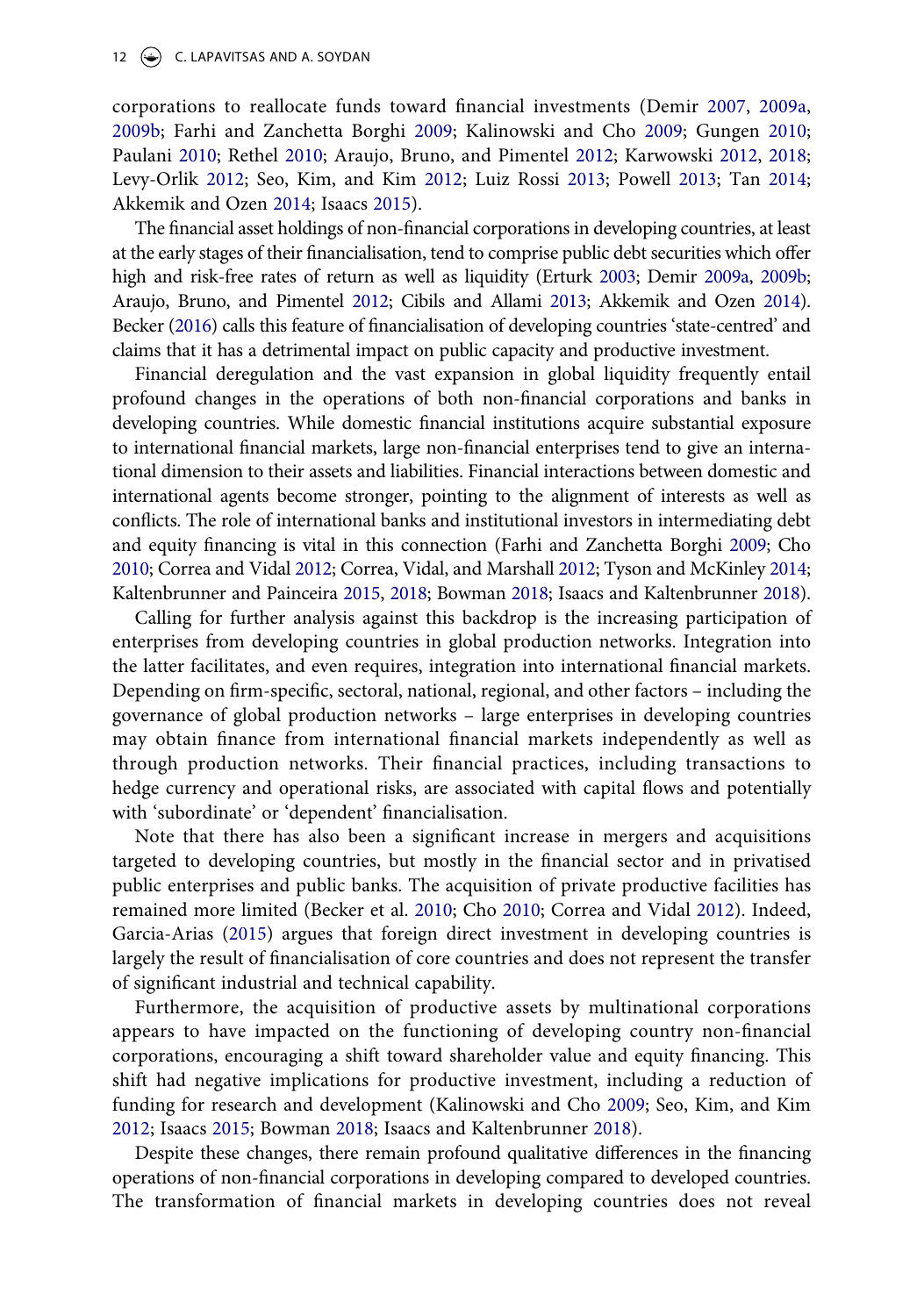a definitive shift from bank-based to market-based finance in these countries (Erturk [2003;](#page-21-12) Rethel [2010](#page-24-7); Cibils and Allami [2013](#page-20-13); Levy-Orlik [2013,](#page-23-2) [2014](#page-23-3); Isaacs [2015](#page-21-8); Karwowski [2018](#page-22-15)), though there are possible exceptions (Rethel [2010;](#page-24-7) Karwowski and Stockhammer [2017\)](#page-22-14).

To be more specific, in developing countries, only the largest enterprises are able systematically to use market-based finance, and much more modestly than their counterparts in developed countries (Rethel [2010](#page-24-7); Powell [2013;](#page-24-3) Bowman [2018](#page-20-16)). The bulk of the non-financial corporate sector simply do not have the option of obtaining finance in domestic or international markets. Instead, enterprises rely on retained earnings, funds from parent enterprises or affiliates, and credits from the banking system (Rethel [2010;](#page-24-7) Levy-Orlik [2012;](#page-23-1) Powell [2013](#page-24-3); Kaltenbrunner and Painceira [2018](#page-22-9); Gezici, Orhangazi, and Yalcin [2019\)](#page-21-13). Enterprises even hold large amounts of cash, partly for precautionary purposes (Demir [2009b](#page-20-3); Karwowski [2012;](#page-22-17) Powell [2013;](#page-24-3) Akkemik and Ozen [2014](#page-18-4)). The changes that have taken place during the last two decades notwithstanding, borrowing from the banking system remains essential for non-financial corporations in several developing countries (Ergunes [2009;](#page-21-3) Levy-Orlik [2012;](#page-23-1) Bahce et al. [2015;](#page-19-9) Isaacs [2015\)](#page-21-8).

<span id="page-13-3"></span><span id="page-13-1"></span><span id="page-13-0"></span>Still, the banking sector of developing countries has acquired new functions, including extensive household lending. Foreign banks have played a significant role in this process, thus encouraging financialisation. There is a wealth of country analyses that substantiate this point, for example, Brazil, Mexico, India and the Philippines (Lapavitsas and Dos Santos [2008\)](#page-22-18), Turkey (Ergunes [2009](#page-21-3); Karacimen [2014\)](#page-22-2), South Korea (Cho [2010](#page-20-14)), Eastern Europe (Gabor [2010,](#page-21-14) [2013](#page-21-2); Cetkovic [2011.](#page-20-17)), Latin America (Correa and Vidal [2012](#page-20-15)), Mexico (Correa, Vidal, and Marshall [2012;](#page-20-4) Levy-Orlik [2013](#page-23-2); Powell [2013](#page-24-3)), Argentina (Cibils and Allami [2013\)](#page-20-13), Brazil and Mexico (Dos Santos [2013](#page-21-4)). Foreign banks have played a crucial role in facilitating international borrowing and lending households, even becoming dominant in some developing countries (Lapavitsas and Dos Santos [2008](#page-22-18); Cho [2010;](#page-20-14) Dos Santos [2011,](#page-20-18) [2013;](#page-21-4) Correa, Vidal, and Marshall [2012](#page-20-4); Levy-Orlik [2013](#page-23-2)). Furthermore, they have been pivotal to channelling the impact of the global crisis onto developing countries (Farhi and Zanchetta Borghi [2009](#page-21-9); Cho [2010;](#page-20-14) Correa and Vidal [2012](#page-20-15); Correa, Vidal, and Marshall [2012](#page-20-4)).

<span id="page-13-2"></span>The activities of foreign banks have encouraged domestic banks to transform their operations in the direction of financialisation, also by taking advantage of the adoption of new technologies (Lapavitsas and Dos Santos [2008;](#page-22-18) Farhi and Zanchetta Borghi [2009;](#page-21-9) Kaltenbrunner [2010;](#page-22-11) Dos Santos [2011](#page-20-18), [2013](#page-21-4); Correa and Vidal [2012;](#page-20-15) Cibils and Allami [2013;](#page-20-13) Karacimen [2014\)](#page-22-2). Domestic banks take part in international financial operations, particularly in providing foreign funding for domestic non-financial corporations. They even engage in proprietary trading abroad, obtain finance from international financial institutions, and seek profits from fees and commissions through securitisation, financial asset trading, and insurance.

<span id="page-13-4"></span>Not least, domestic banks have gradually begun to engage in substantial lending to households in the form of mortgages and consumer loans including extensive growth of credit card use (Lapavitsas and Dos Santos [2008](#page-22-18); Dos Santos [2013](#page-21-4); Powell [2013;](#page-24-3) Karacimen [2014](#page-22-2)). This is an important part of financialisation in developing countries discussed in detail in the following section.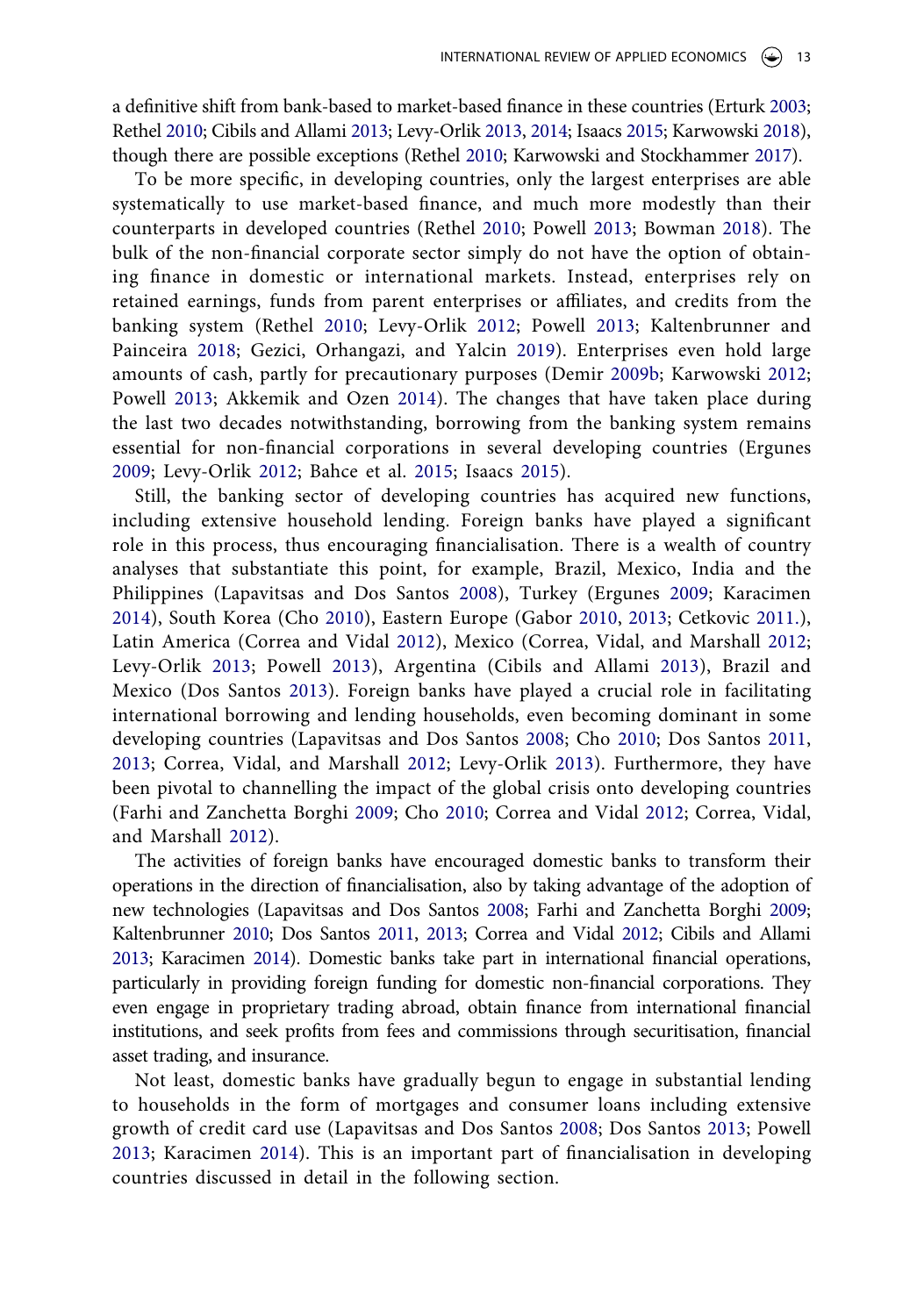#### *4.3. Households*

<span id="page-14-3"></span>The empirical literature on developing countries pays considerable attention to households being drawn into the networks of private finance and becoming an integral part of financialisation (Ergunes [2009;](#page-21-3) Becker et al. [2010;](#page-19-4) Gabor [2010](#page-21-14), [2013;](#page-21-2) Rethel [2010;](#page-24-7) Ashman, Fine, and Newman [2011](#page-19-0); Painceira [2012](#page-23-12); Ashman and Fine [2013;](#page-19-10) Dos Santos [2013](#page-21-4); Karacimen [2014,](#page-22-2) [2015](#page-22-3); Choi [2018](#page-20-8); Karwowski [2018](#page-22-15)). Important in this connection is deregulation of labour markets and sustained downward pressure on real wages making it harder for households to maintain living conditions. The privatisation of pensions systems, as well as the decline in public provision of essential goods and services, including housing, education, and health, has further contributed to household financialisation (Sumaria [2010](#page-24-10); Rodrigues, Santos, and Teles [2018;](#page-24-11) Saritas [2020](#page-24-12)).

<span id="page-14-4"></span>The result is growing household indebtedness, a hallmark of financialisation in both developed and developing countries. For Becker et al. [\(2010](#page-19-4)), burgeoning household debt has supported aggregate demand by counterbalancing low wages. Credits to households have also sustained consumer-led recoveries from crises in developing countries, for instance, in Malaysia (Rethel [2010\)](#page-24-7) and Turkey (Karacimen [2014](#page-22-2)).

Both domestic and foreign banks engage in household financialisation, spurred by capital flows that reflect the asymmetric character of financialisation in developing countries (Lapavitsas and Dos Santos [2008;](#page-22-18) Cho [2010;](#page-20-14) Dos Santos [2011,](#page-20-18) [2013](#page-21-4); Gabor [2013](#page-21-2); Karacimen [2014;](#page-22-2) Choi [2018\)](#page-20-8). The literature further stresses that the global expansion of capital flows has often led to credit and housing booms in developing countries (Akyuz [2012;](#page-18-7) Ashman and Fine [2013;](#page-19-10) Orhangazi and Ozgur [2015;](#page-23-13) Becker [2016;](#page-19-8) Karwowski [2018](#page-22-15)).

<span id="page-14-2"></span>Note that the growth of household debt in developing countries might be remarkable but, with few exceptions, the ratio of household debt to GDP is below that of developed countries. The larger part of household debt in developing countries comprises unsecured consumer debt, often linked to credit card use, as, for instance, in Turkey (Karacimen [2015](#page-22-3)). This is in sharp contrast to developed countries in which mortgage debt predominates reflecting different modes of provision of housing that often rely on private finance.

<span id="page-14-0"></span>However, in some developing countries, for instance, in South Africa and South Korea, there are also high levels of mortgage debt (Cho [2010;](#page-20-14) Ashman, Fine, and Newman [2011](#page-19-0); Ashman and Fine [2013;](#page-19-10) Isaacs [2015;](#page-21-8) Choi [2018;](#page-20-8) Karwowski [2018\)](#page-22-15). Its counterpart tends to be rising prices of housing and real estate, which assume the character of financial assets (Ashman, Fine, and Newman [2011;](#page-19-0) Bahce et al. [2015;](#page-19-9) Karwowski [2018](#page-22-15); Fernandez and Aalbers [2020](#page-21-6)). When housing becomes a financial asset in developing countries, it is mainly held by higher income groups (Celik, Topal, and Yalman [2016;](#page-20-19) Choi [2018](#page-20-8)). Housing loans are not typically directed to the lowincome strata, and publicly funded low-cost housing has been heavily commodified, paving the way for deeper insertion of housing into the networks of financial markets (Isaacs [2015\)](#page-21-8).

<span id="page-14-1"></span>In this respect, there is an evident affinity with the distinction drawn by Becker et al. ([2010](#page-19-4)) and Becker and Weissenbacher ([2015\)](#page-19-6) between 'elite financialisation', which refers to the bourgeois and upper middle-class strata, and 'mass-based' or 'popular financialisation', related to broader strata of the population. Due to relatively low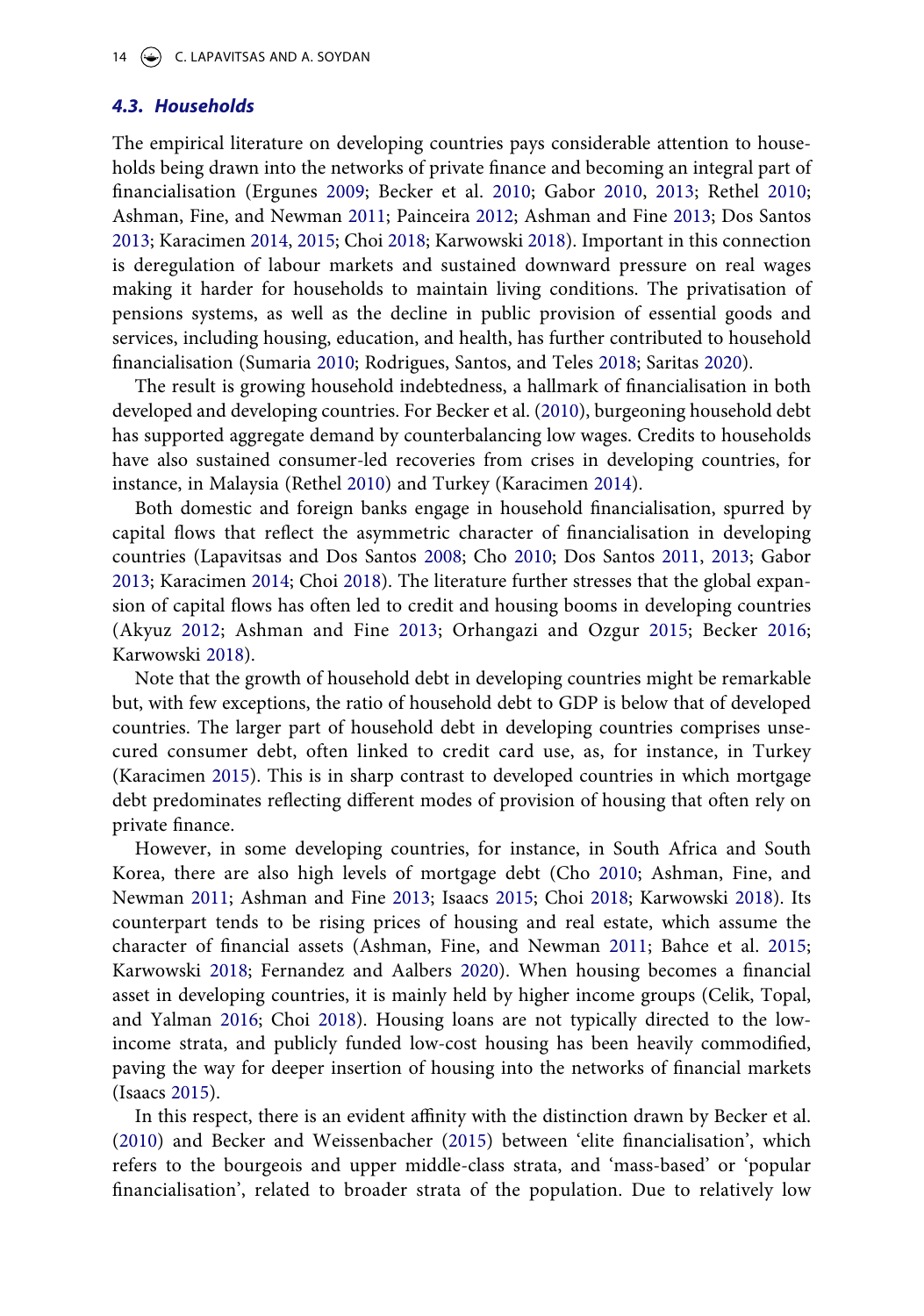incomes and income inequality in developing countries, increases in household holdings of financial assets tend to be limited to the higher income groups, which benefit from high domestic financial returns (Becker et al. [2010;](#page-19-4) Rethel [2010](#page-24-7); Powell [2013](#page-24-3); Karacimen [2014](#page-22-2); Choi [2018\)](#page-20-8). The inclusion of poorer households in formal finance under these conditions is mostly through debt and has a rather compulsory character (Becker et al. [2010](#page-19-4); Rethel [2010;](#page-24-7) Correa, Vidal, and Marshall [2012;](#page-20-4) Garcia-Arias [2015](#page-21-1); Lavinas [2018](#page-23-14)). Furthermore, as Ashman, Fine, and Newman ([2011](#page-19-0)) point out, in some countries large parts of the population remain without access to financial services, and such exclusion is often based on racial or ethnic discrimination.

Drawing households into the formal financial system in these complex ways has provided banks with new sources of profit through fees and commissions as well as interest income. Lapavitsas [\(2009a,](#page-22-6) [2013\)](#page-22-1) proposed the term 'financial expropriation' (and 'exploitation') to capture the transfer of value from households to the financial system, particularly to the banking sector. This is a form of exploitation that goes beyond the sphere of production and characterises the era of financialisation. In a similar way, a substantial part of household income in developing countries is directed toward interest on loans and various financial expenses, leading to further adverse implications for income distribution (Ergunes [2009;](#page-21-3) Dos Santos [2013;](#page-21-4) Karacimen [2014](#page-22-2); Choi [2018](#page-20-8)).

<span id="page-15-2"></span><span id="page-15-0"></span>Finally, household financialisation is inevitably limited in poor developing countries with very low household incomes. Nonetheless, financialisation also has an impact on microfinance targeting the poorest layers of the population (Lavinas [2018](#page-23-14)). It appears that microfinance increasingly assumes the form of an investible asset, reflected in the gradual rise of microfinance investment funds (Aitken [2010](#page-18-13), [2013;](#page-18-14) Tyson [2012;](#page-24-13) Mader [2014](#page-23-15)).

#### *4.4. Intensified vulnerability*

The financialisation of non-financial corporations, banks, and households in developing countries has been accompanied by additional economic vulnerability. A significant part of the empirical literature is concerned with locating and assessing the sources of this vulnerability, particularly in relation with the critique of financial liberalisation and financial globalisation.

<span id="page-15-3"></span><span id="page-15-1"></span>Capital flows, for instance, are treated as volatile and pro-cyclical thus inducing instability in developing economies (Stockhammer [2010](#page-24-14); Akyuz [2014,](#page-18-8) [2017](#page-18-15); Tyson, Griffith-Jones, and te Velde [2014](#page-24-15); Tyson and McKinley [2014\)](#page-24-6). The formation of exchange rates, interest rates, asset prices, as well as the volume of capital flows,are increasingly determined by the portfolio considerations of international investors (Kaltenbrunner and Painceira [2015](#page-22-8), [2018](#page-22-9); Isaacs and Kaltenbrunner [2018\)](#page-21-7). The result is the co-movement of financial prices across developing countries, causing further vulnerability. The entry of foreign financial institutions in developing countries creates additional instability (Kaltenbrunner [2010](#page-22-11); Correa and Vidal [2012](#page-20-15); Correa, Vidal, and Marshall [2012](#page-20-4); Akyuz [2014](#page-18-8); Isaacs [2015](#page-21-8); Kaltenbrunner and Painceira [2015](#page-22-8), [2018](#page-22-9); Isaacs and Kaltenbrunner [2018](#page-21-7)).

An important contributor to vulnerability is the macroeconomic policy framework that frequently attends financialisation in developing countries. To create a favourable environment for international capital flows, countries often adopt inflation targeting,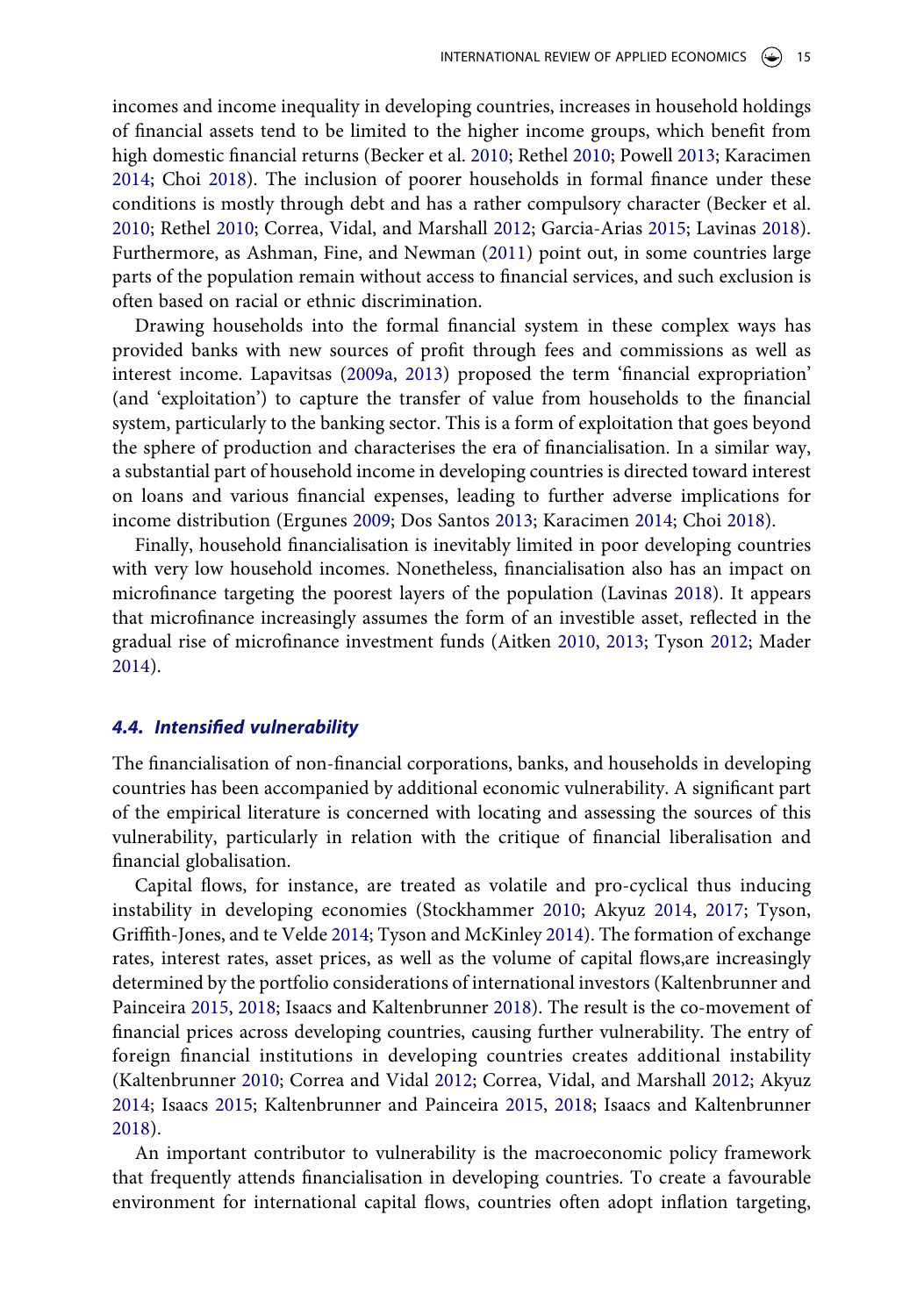which typically requires high domestic interest rates (Lapavitsas [2009b;](#page-22-10) Painceira [2009;](#page-23-5) Becker et al. [2010;](#page-19-4) Powell [2013;](#page-24-3) Isaacs [2015](#page-21-8); Isaacs and Kaltenbrunner [2018\)](#page-21-7). The result is sustained overvaluation of the exchange rate that offers capital gains to international investors and imposes a pressing requirement to hold large international currency reserves.

To be more specific, high domestic interest rates constrain productive investment (Demir [2007](#page-20-1), [2009a](#page-20-2), [2009b;](#page-20-3) Isaacs [2015](#page-21-8); Karwowski [2012\)](#page-22-17). High borrowing costs also encourage large financial and non-financial enterprises to borrow more cheaply abroad. Although, as Ergunes [\(2009](#page-21-3)) and (Bahce et al. [2015\)](#page-19-9) argue, international funds could potentially be invested in productive capacity, they are often used for the 'carry trade', that is, borrowing abroad to make domestic financial investments, thus earning profits from the interest rate spread and from the upward bias in the exchange rate (Demir [2009a](#page-20-2), [2009b](#page-20-3); Becker et al. [2010](#page-19-4); Painceira [2011,](#page-23-16) [2012](#page-23-12); Powell [2013](#page-24-3); Orhangazi and Ozgur [2015](#page-23-13); Kaltenbrunner and Painceira [2015](#page-22-8), [2018](#page-22-9); Isaacs and Kaltenbrunner [2018](#page-21-7)).

<span id="page-16-3"></span>Moreover, exchange rate appreciation encourages the import of capital and intermediary goods at lower cost, thus improving the profitability of non-financial corporations but potentially weakening domestic productive capacity (Garcia-Arias [2015](#page-21-1)). Cheaper imports also contribute to lowering real wages, thus further improving profitability. Nevertheless, access to international markets remains difficult, expensive and volatile for enterprises in developing countries. Great volumes of private debt denominated in foreign currencies exacerbate vulnerability by linking risks in the productive sector with risks in the financial sector. $13$ 

<span id="page-16-0"></span>Currency and maturity mismatches in the assets and liabilities of both financial and non-financial enterprises are a source of profound instability, which can be triggered by a sudden stop of capital flows and the depreciation of local currency (Erturk [2003;](#page-21-12) Orhangazi and Ozgur [2015](#page-23-13)). Even when enterprises can borrow internationally in their own currency, the currency mismatch does not disappear but is simply transferred onto the balance sheet of the lender, thus remaining a source of instability (Hofmann, Shim, and Shin [2020\)](#page-21-15). Moreover, Akyuz ([2018](#page-19-11)) points to the deficit in net international investment income for developing countries and claims that it reflects the excess of external liabilities compared to external assets but also the lower return on foreign assets compared to liabilities. Thus, some developing countries even with positive net foreign asset positions, such as China, register deficits in net international investment income.

<span id="page-16-2"></span><span id="page-16-1"></span>Vulnerability could also be potentially increased through the movement of prices in commodities markets. The formation of these prices has become detached from the underlying determinants of demand and supply, and synchronised price movements in commodity and financial markets reflect market liquidity cycles in global finance (Nissanke [2012](#page-23-17)). This is a substantial and broadly separate part of the empirical literature focusing on the 'financialisation of commodities markets' through the introduction of ever more complex financial instruments, with major implications for developing countries (UNCTAD [2011](#page-24-16); Nissanke [2012](#page-23-17); Ederer, Heumesser, and Staritz [2016;](#page-21-16) Bargawi and Newman [2017](#page-19-12)).<sup>14</sup> The impact of excessive price fluctuations could be severe on commodity producers in developing countries, entailing revenue losses for exporters, and escalating costs for importers (Akyuz [2014\)](#page-18-8).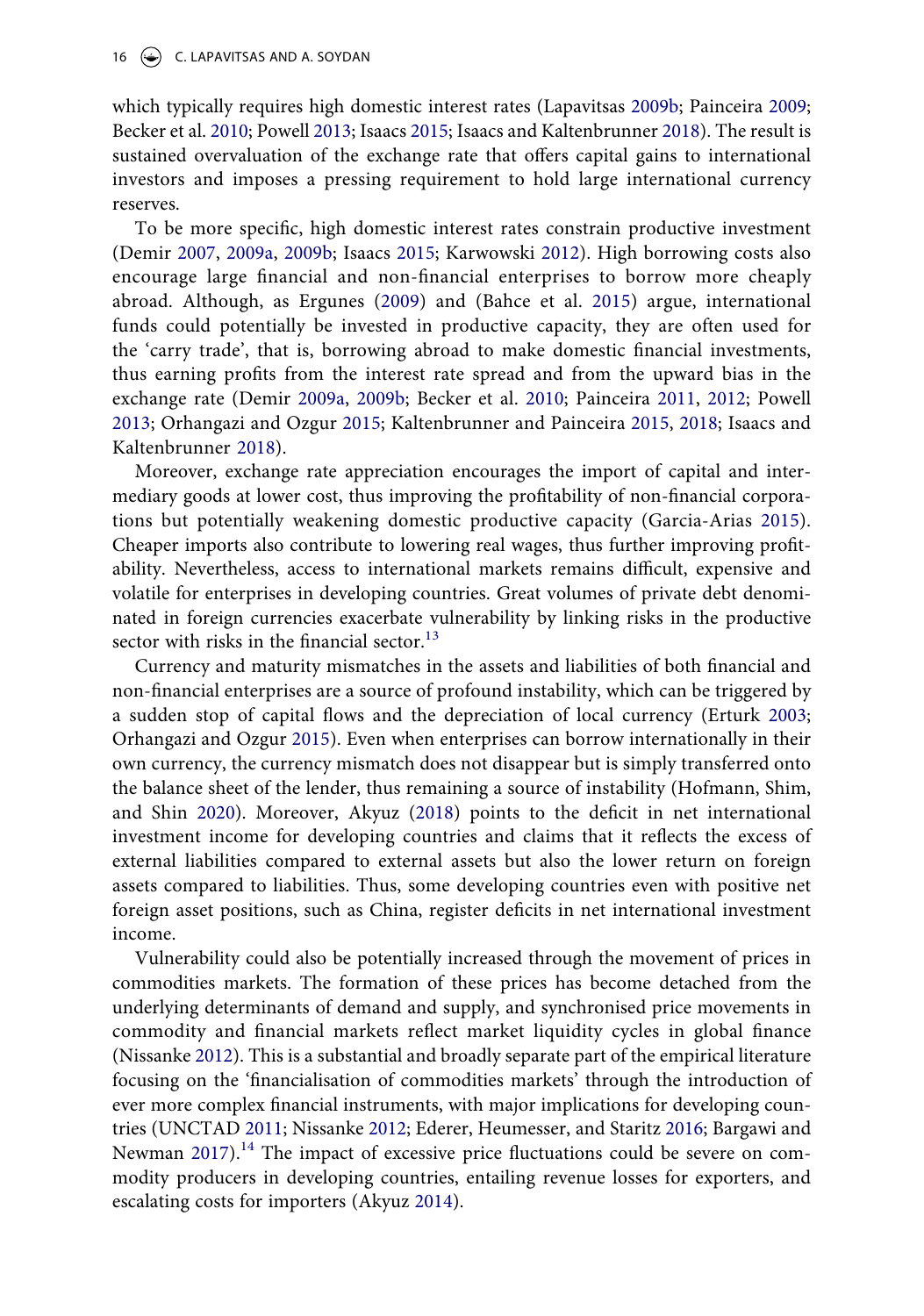### <span id="page-17-2"></span>**5. Conclusion**

The recent literature on financialisation in developing countries is partly theoretical but mostly empirical, generating a large body of work. By reviewing this literature, it was shown that financialisation comprises underlying tendencies, emerging and evolving under specific economic, social, and institutional conditions. Financialisation also results in uneven and distinct patterns operating with varying time scales and assumes different trajectories in developing compared to developed countries. The concept of financialisation in developing countries belongs to political economy and is distinct from both financial liberalisation and financial globalisation, even if it covers some similar terrain.

The theoretical part of the literature is relatively limited but still contains two prominent approaches, namely 'subordinate' and 'dependent' (or 'peripheral') financialisation. These share considerable common ground and stress the derivative character of financialisation in developing countries relative to already financialised developed countries. Fundamental to subordination or dependence are international capital flows, foreign financial institutions, the global hierarchy of currencies, and large international reserves. Considerable conceptual advances have been made in this regard, although much remains to be done, including on the relationship between global productive relations and (subordinate) financialisation.

Most of the literature is empirical, shedding light on a host of issues that relate to the conduct of non-financial enterprises, banks, and households in developing countries. It was shown that there are substantial differences with financialisation in developed countries, particularly regarding the overall character of financial systems, which remain largely bank based. Nonetheless, the opening to international capital flows and the growing presence of foreign financial institutions have facilitated the growth of foreign debt by the private sector, thus fostering domestic financialisation and creating new mechanisms of financial profit making.

The changes in the conduct of private agents together with the macroeconomic environment accompanying financialisation have created additional sources of vulnerability for developing countries. These call for closer investigation, particularly regarding the connection with the state, and this is also work that remains to be done.

#### **Notes**

- <span id="page-17-0"></span>1. We use 'developing' to refer to countries with a generally lower level of capitalist development and a relatively weak position in the hierarchies and institutions of the world economy.
- <span id="page-17-7"></span><span id="page-17-1"></span>2. See, for instance, Bonizzi ([2013](#page-19-13)) for an early and broad evaluation of theoretical and empirical work; Karwowski and Stockhammer ([2017](#page-22-14)) offer an assessment of several empirical studies; Kaltenbrunner and Karacimen [\(2016\)](#page-22-19) review studies of financialisation of the non-financial corporate sector. See also the output of FESSUD (Financialisation, Economy, Society and Sustainable Development) on developing countries.
- <span id="page-17-6"></span><span id="page-17-5"></span><span id="page-17-4"></span><span id="page-17-3"></span>3. For a critical evaluation of the impact of financial liberalisation on development and growth, see Arestis and Demetriades [\(1996](#page-19-14), [1997](#page-19-15)), Demetriades and Hussein [\(1996](#page-20-20)), Arestis [\(2004\)](#page-19-16), Arestis and Sawyer ([2005](#page-19-17)), as well as a recent comprehensive and informative review by Arestis ([2016](#page-19-18)).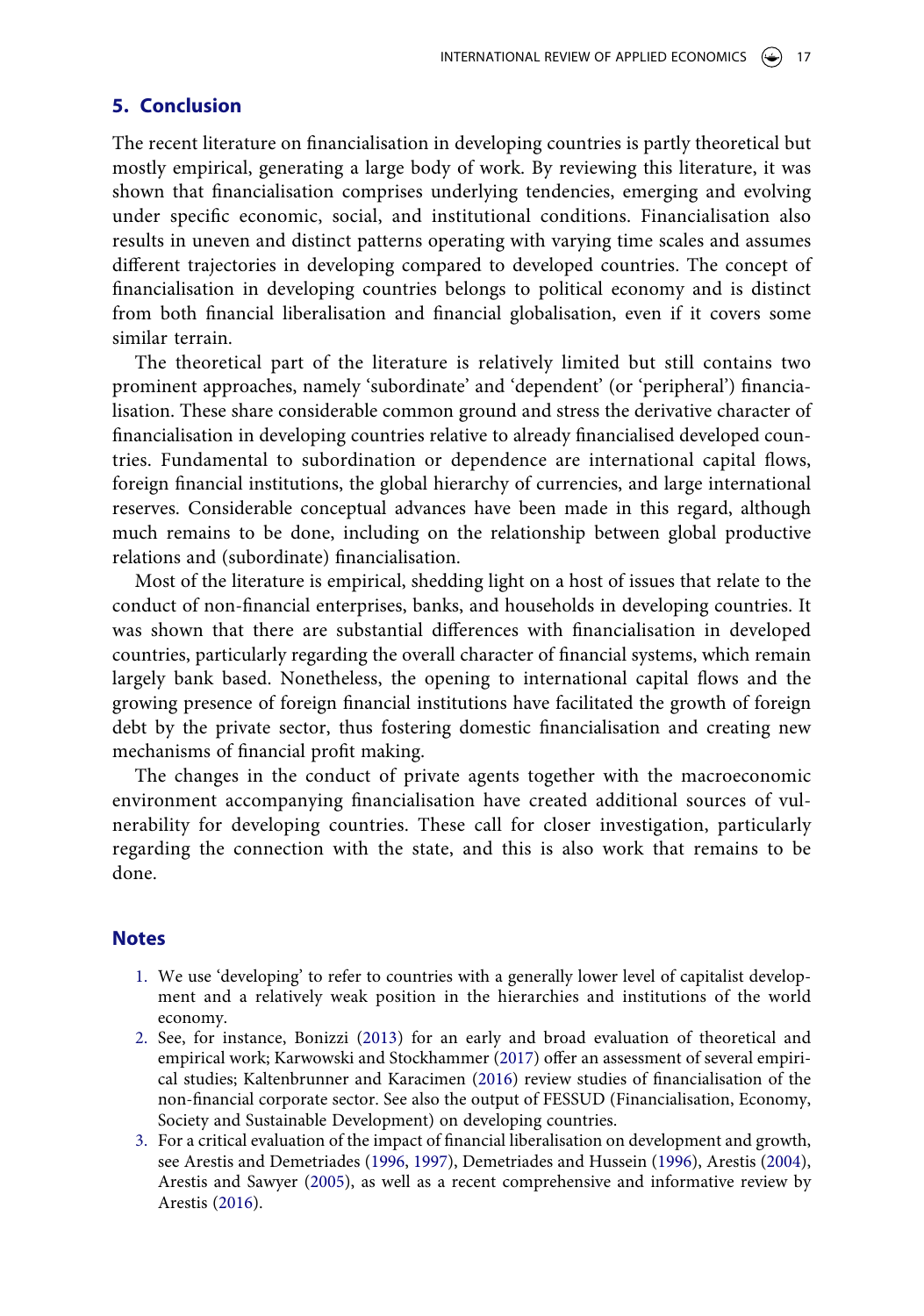- <span id="page-18-22"></span><span id="page-18-21"></span><span id="page-18-18"></span><span id="page-18-6"></span><span id="page-18-5"></span><span id="page-18-3"></span><span id="page-18-2"></span><span id="page-18-1"></span><span id="page-18-0"></span>18  $\left(\rightarrow\right)$  C. LAPAVITSAS AND A. SOYDAN
	- 4. For the implications of liberalising the capital account and financial globalisation from a mainstream perspective, see Mathieson and Rojas-Suarez ([1992\)](#page-23-18), Eichengreen et al. ([1998\)](#page-21-17), Kose et al. ([2006\)](#page-22-20), Mishkin ([2006](#page-23-19)), Henry ([2007\)](#page-21-18), Kose, Prasad, and Taylor [\(2011\)](#page-22-21).
	- 5. For sustained critical evaluations of liberalised capital flows, see Painceira ([2009\)](#page-23-5), Rodrik and Subramanian [\(2009\)](#page-24-17), Stockhammer [\(2010](#page-24-14)), Bonizzi [\(2013](#page-19-13)), and Garcia-Arias [\(2015\)](#page-21-1).
	- 6. For instance, Stockhammer [\(2008](#page-24-18)), Boyer ([2000\)](#page-20-11), and Guttmann ([2016](#page-21-19)).
	- 7. For instance, Rey ([2013](#page-24-19)).
	- 8. Powell also drew on the work of Research on Money and Finance (RMF) in the early 2010s, a research network based at SOAS, University of London, that produced sustained output on financialisation as well as on the European Union. See [https://www.soas.ac.uk/rmf/](https://www.soas.ac.uk/rmf/papers/) [papers/](https://www.soas.ac.uk/rmf/papers/) and <https://erensep.org/category/publications/>
	- 9. Note for the record that Lapavitsas, Kaltenbrunner, Powell, and Painceira were members of RMF.
	- 10. Weissenbacher ([2018](#page-24-20)) discusses the relevance of dependency theory in Europe.
	- 11. See Painceira [\(2022](#page-23-20)).
	- 12. There are a few notable exceptions, for instance, Gungen [\(2010\)](#page-21-11) pointing out the role of public borrowing in financialisation in the case of Turkey.
	- 13. Becker et al. ([2010](#page-19-4)) deploy the term 'dollarised financialisation' to denote the tendency to accumulate loans denominated in US dollars (or euros).
	- 14. The microstructure of commodities markets is important in this respect, particularly the emergence of 'index traders', who passively buy in the markets, thus potentially leading to excessive price fluctuations driven by the availability of global liquidity. There is a lively empirical debate on this issue, see, for instance, Irwin and Sanders ([2011\)](#page-21-20), Henderson, Pearson, and Wang ([2015](#page-21-21)), Tropeano ([2016\)](#page-24-21), Van Huellen ([2020](#page-24-22)).

#### <span id="page-18-20"></span><span id="page-18-19"></span><span id="page-18-17"></span><span id="page-18-16"></span><span id="page-18-12"></span><span id="page-18-11"></span><span id="page-18-9"></span>**Disclosure statement**

No potential conflict of interest was reported by the author(s).

#### **ORCID**

*Costas Lapavitsas* http://orcid.org/0000-0001-9330-7105 *Aylin Soydan* http://orcid.org/0000-0001-5428-1571

# **References**

<span id="page-18-10"></span>Aglietta, M. [\[1976\] 2000.](#page-8-0) *A Theory of Capitalist Regulation: The US Experience*. London: Verso.

- <span id="page-18-13"></span>Aitken, R. [2010](#page-15-0). "Ambiguous Incorporations: Microfinance and Global Governmentality." *Global Networks* 10 (2): 223–243. doi:[10.1111/j.1471-0374.2010.00283.x.](https://doi.org/10.1111/j.1471-0374.2010.00283.x)
- <span id="page-18-14"></span>Aitken, R. [2013.](#page-15-0) "The Financialization of Micro-Credit." *Development and Change* 44 (3): 473–499. doi:[10.1111/dech.12027](https://doi.org/10.1111/dech.12027).
- <span id="page-18-4"></span>Akkemik, K. A., and S. Ozen. [2014.](#page-5-0) "Macroeconomic and Institutional Determinants of Financialisation of Non-Financial Firms: Case Study of Turkey." *Socio-Economic Review*  12 (1): 71–98. doi:[10.1093/ser/mwt006](https://doi.org/10.1093/ser/mwt006).
- <span id="page-18-7"></span>Akyuz, Y. [2012](#page-7-0). "The Boom in Capital Flows to Developing Countries: Will It Go Bust Again?" *Ekonomi-tek International Economics Journal* 1 (1): 63–96.
- <span id="page-18-8"></span>Akyuz, Y. [2014.](#page-7-0) Internationalization of Finance and Changing Vulnerabilities in Emerging and Developing Economies. *UNCTAD Discussion Papers*, No. 2014/3.
- <span id="page-18-15"></span>Akyuz, Y. [2017](#page-15-1). Global Economic Landscape and Prospects. Paper presented at *South Centre Conference*, 13 February, Geneva.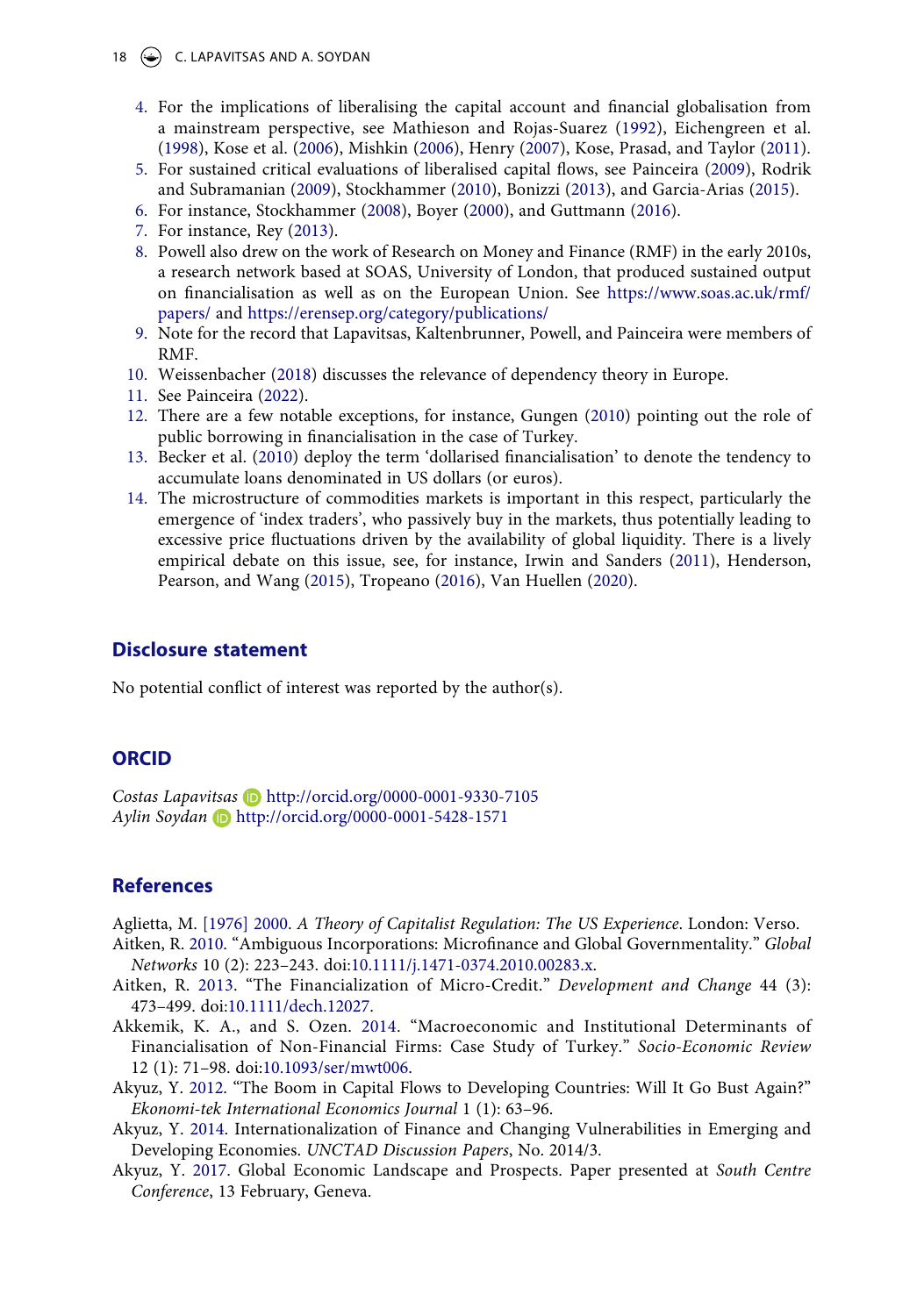- <span id="page-19-11"></span>Akyuz, Y. [2018.](#page-16-0) External Balance Sheets of Emerging Economies: Low-Yielding Assets, High-Yielding Liabilities. *Political Economy Research Institute Working Papers Series*, No. 476, University of Massachusetts Amherst.
- <span id="page-19-2"></span>Araujo, E., M. Bruno, and D. Pimentel. [2012.](#page-5-1) "Financialization against Industrialization: A Regulationist Approach of the Brazilian Paradox." *Revue de La Régulation. Capitalisme, Institutions, Pouvoirs* 11 (1). <https://journals.openedition.org/regulation/9604#>
- <span id="page-19-16"></span>Arestis, P. [2004](#page-17-4). "Washington Consensus and Financial Liberalization." *Journal of Post Keynesian Economics* 26 (2): 251–271.
- <span id="page-19-18"></span>Arestis, P. [2016.](#page-17-5) "Financial Liberalization, the Finance–Growth Nexus, Financial Crises and Policy Implications." In *Financial Liberalisation: Past, Present, and Future. International Papers in Political Economy*, edited by P. Arestis and M. Sawyer, 1–42. Cham: Palgrave Macmillan.
- <span id="page-19-14"></span>Arestis, P., and P.O. Demetriades. [1996.](#page-17-4) Finance and Growth: Institutional Considerations and Causality. Paper presented at the *Royal Economic Society Annual Conference*, 1–4 April, Swansea University.
- <span id="page-19-15"></span>Arestis, P., and P.O. Demetriades. [1997.](#page-17-4) "Financial Development and Economic Growth: Assessing the Evidence." *Economic Journal* 107 (442): 783–799. doi:[10.1111/j.1468-0297.1997.](https://doi.org/10.1111/j.1468-0297.1997.tb00043.x) [tb00043.x](https://doi.org/10.1111/j.1468-0297.1997.tb00043.x).
- <span id="page-19-17"></span>Arestis, P., and M. Sawyer. [2005](#page-17-6). "Financial Liberalization and the Finance–Growth Nexus: What Have We Learned?" In *Financial Liberalization. International Papers in Political Economy Series*, edited by P. Arestis and M. Sawyer, 1–42. London: Palgrave Macmillan.
- <span id="page-19-10"></span>Ashman, S., and B. Fine. [2013](#page-14-0). "Neo-Liberalism, Varieties of Capitalism, and the Shifting Contours of South Africa's Financial System." *Transformation: Critical Perspectives on Southern Africa*  81 (1): 144–178. doi:[10.1353/trn.2013.0013.](https://doi.org/10.1353/trn.2013.0013)
- <span id="page-19-0"></span>Ashman, S., B. Fine, and S. Newman. [2011](#page-5-2). "The Crisis in South Africa: Neoliberalism, Financialization and Uneven and Combined Development." *Socialist Register* 47: 174–195.
- <span id="page-19-3"></span>Auvray, T., and J. Rabinovich. [2019](#page-7-1). "The Financialisation-Offshoring Nexus and the Capital Accumulation of US Non-financial Firms." *Cambridge Journal of Economics* 43 (5): 1183–1218. doi:[10.1093/cje/bey058.](https://doi.org/10.1093/cje/bey058)
- <span id="page-19-9"></span>Bahce, S., H. Comert, S. Colak, N. Erdem, E. Karacimen, A. H. Kose, O. Orhangazi, G. Ozgur, and G. Yalman. [2015.](#page-13-0) Financialisation and the Financial and Economic Crises: The Case of Turkey. *FESSUD Studies in Financial Systems*, No. 21.
- <span id="page-19-12"></span>Bargawi, H.K., and S.A. Newman. [2017](#page-16-1). "From Futures Markets to the Farm Gate: A Study of Price Formation along Tanzania's Coffee Commodity Chain." *Economic Geography* 93 (2): 162–184. doi:[10.1080/00130095.2016.1204894](https://doi.org/10.1080/00130095.2016.1204894).
- <span id="page-19-1"></span>Bayliss, K., B. Fine, and M. Robertson. [2016](#page-5-3). The Role of the State in Financialised Systems of Provision: Social Compacting, Social Policy, and Privatisation. *FESSUD Working Paper Series,*  No. 154.
- <span id="page-19-7"></span>Becker, J. [2013](#page-8-1). "The Periphery in the Present International Crisis: Uneven Development, Uneven Impact and Different Responses." *Spectrum: Journal of Global Studies* 5 (1): 21–41.
- <span id="page-19-8"></span>Becker, J. [2016.](#page-8-2) "Financialisation, Industry and Dependency in Turkey." *Journal für Entwicklungspolitik* 32 (1/2): 84–113. doi:[10.20446/JEP-2414-3197-32-1-84.](https://doi.org/10.20446/JEP-2414-3197-32-1-84)
- <span id="page-19-5"></span>Becker, J., and J. Jager. [2012.](#page-8-3) "Integration in Crisis: A Regulationist Perspective on the Interaction of European Varieties of Capitalism." *Competition and Change* 16 (3): 169–187. doi:[10.1179/](https://doi.org/10.1179/1024529412Z.00000000012) [1024529412Z.00000000012.](https://doi.org/10.1179/1024529412Z.00000000012)
- <span id="page-19-4"></span>Becker, J., J. Jager, B. Leubolt, and R. Weissenbacher. [2010](#page-8-4). "Peripheral Financialization and Vulnerability to Crisis: A Regulationist Perspective." *Competition and Change* 14 (3–4): 225–247. doi:[10.1179/102452910X12837703615337](https://doi.org/10.1179/102452910X12837703615337).
- <span id="page-19-6"></span>Becker, J., and R. Weissenbacher. [2015](#page-8-4). Changing Development Models: Dependency School Meets Regulation Theory. Paper presented at *International Conference: Research & Regulation*, 10–12 June, Paris.
- <span id="page-19-13"></span>Bonizzi, B. [2013.](#page-17-1) "Financialization in Developing and Emerging Countries." *International Journal of Political Economy* 42 (4): 83–107. doi:[10.2753/IJP0891-1916420405.](https://doi.org/10.2753/IJP0891-1916420405)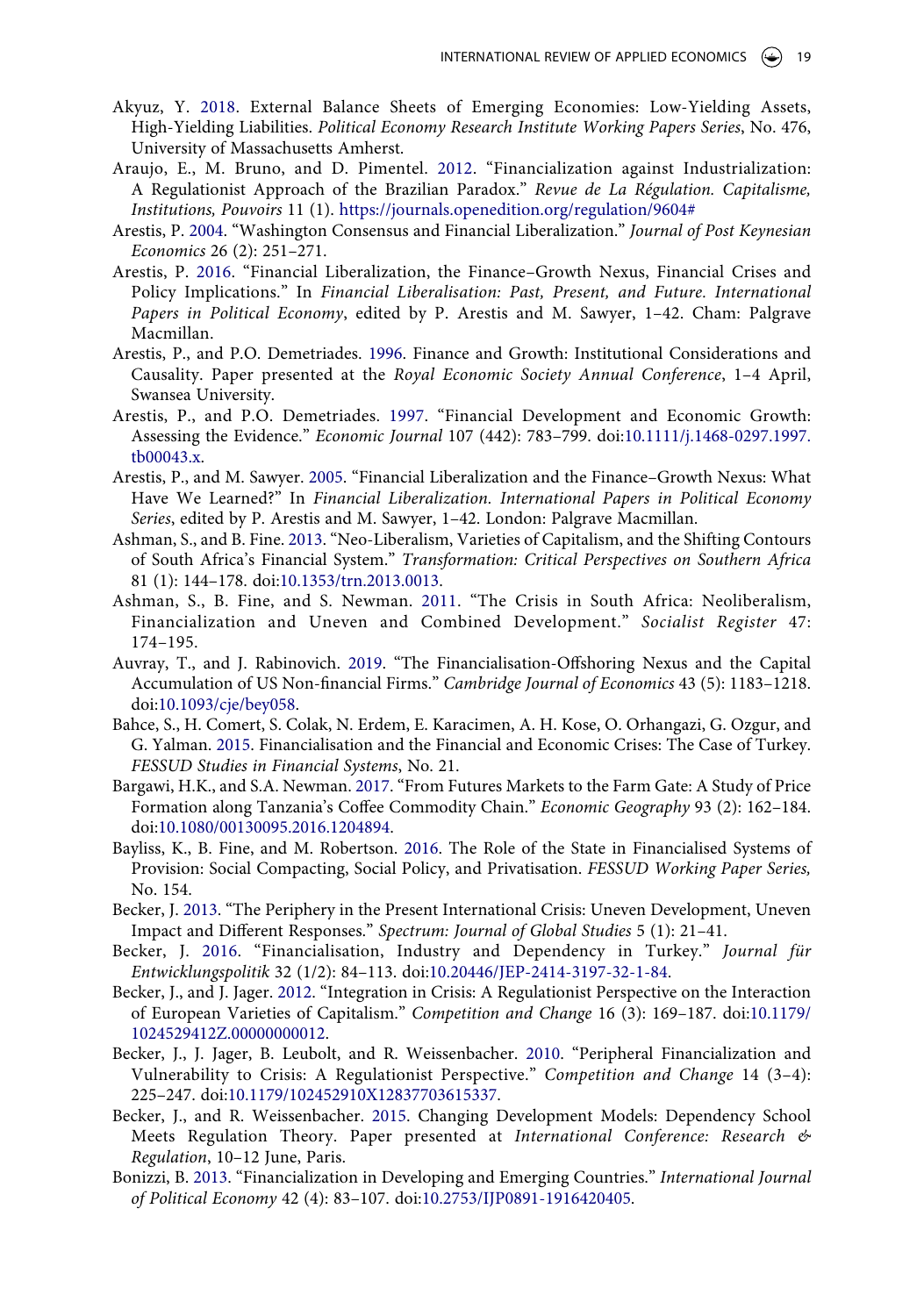- <span id="page-20-7"></span>Bonizzi, B., A. Kaltenbrunner, and J. Powell. [2019.](#page-6-0) Subordinate Financialization in Emerging Capitalist Economies. *Greenwich Papers in Political Economy,* No. 23044, University of Greenwich, Greenwich Political Economy Research Centre.
- <span id="page-20-9"></span>Bortz, P.G., and A. Kaltenbrunner. [2018](#page-6-1). "The International Dimension of Financialization in Developing and Emerging Economies." *Development and Change* 49 (2): 375–393. doi:[10.1111/](https://doi.org/10.1111/dech.12371) [dech.12371](https://doi.org/10.1111/dech.12371).
- <span id="page-20-16"></span>Bowman, A. [2018.](#page-12-0) "Financialization and the Extractive Industries: The Case of South African Platinum Mining." *Competition and Change* 22 (4): 388–412. doi:[10.1177/](https://doi.org/10.1177/1024529418785611) [1024529418785611](https://doi.org/10.1177/1024529418785611).
- <span id="page-20-11"></span>Boyer, R. [2000.](#page-8-0) "Is A Finance-Led Growth Regime A Viable Alternative to Fordism? A Preliminary Analysis." *Economy and Society* 29 (1): 111–145. doi:[10.1080/030851400360587.](https://doi.org/10.1080/030851400360587)
- <span id="page-20-5"></span>Brown, A., M.V. Passarella, and D.A. Spencer. [2015.](#page-5-4) The Nature and Variegation of Financialisation: A Cross-country Comparison. *FESSUD Working Paper Series*, No. 127.
- <span id="page-20-6"></span>Brown, A., D.A. Spencer, and M.V. Passarella. [2017.](#page-5-4) "The Extent and Variegation of Financialisation in Europe: A Preliminary Analysis." *Revista de Economia Mundial* 46: 49–69.
- <span id="page-20-19"></span>Celik, O., A. Topal, and G. Yalman. [2016.](#page-14-1) Finance and Housing Provision in Istanbul. *FESSUD Working Paper* Series, No. 152.
- <span id="page-20-17"></span>Cetkovic, P. [2011.](#page-13-1) Credit Growth and Instability in Balkan Countries: The Role of Foreign Banks . *Research on Money and Finance Discussion Papers,* No.27, SOAS, University of London.
- <span id="page-20-14"></span>Cho, H. [2010](#page-12-1). *South Korea's Experience with Banking Sector Liberalisation*. Amsterdam: Centre for Research on Multinational Corporations.
- <span id="page-20-8"></span>Choi, C. [2018](#page-6-2). "Subordinate Financialization and Financial Subsumption in South Korea." *Regional Studies* 54 (2): 209–218. doi:[10.1080/00343404.2018.1502419.](https://doi.org/10.1080/00343404.2018.1502419)
- <span id="page-20-13"></span>Cibils, A., and C. Allami. [2013.](#page-10-0) "Financialisation Vs. Development Finance: The Case of the Post-crisis Argentine Banking System." *Revue de La Regulation: Capitalisme, Institutions, Pouvoirs* 13 (1).
- <span id="page-20-12"></span>Cihak, M., S. Muńoz, S. Teh Sharifuddin, and K. Tintchev. [2012.](#page-10-1) Financial Stability Reports: What Are They Good For? *IMF Working Papers*, No. 12–1.
- <span id="page-20-15"></span>Correa, E., and G. Vidal. [2012](#page-12-1). "Financialization and Global Financial Crisis in Latin American Countries." *Journal of Economic Issues* 46 (2): 541–548. doi:[10.2753/JEI0021-3624460229.](https://doi.org/10.2753/JEI0021-3624460229)
- <span id="page-20-4"></span>Correa, E., G. Vidal, and W. Marshall. [2012.](#page-5-5) "Financialization in Mexico: Trajectory and Limits." *Journal of Post Keynesian Economics* 35 (2): 255–275. doi:[10.2753/PKE0160-3477350205](https://doi.org/10.2753/PKE0160-3477350205).
- <span id="page-20-10"></span>Cruz, M., and B. Walters. [2008](#page-7-2). "Is the Accumulation of International Reserves Good for Development?" *Cambridge Journal of Economics* 32 (5): 665–681. doi:[10.1093/cje/ben028](https://doi.org/10.1093/cje/ben028).
- <span id="page-20-0"></span>Davis, G. F., and S. Kim. [2015](#page-1-1). "Financialization of the Economy." *Annual Review of Sociology*  41 (1): 203–221. doi:[10.1146/annurev-soc-073014-112402.](https://doi.org/10.1146/annurev-soc-073014-112402)
- <span id="page-20-20"></span>Demetriades, P.O., and K.A. Hussein. [1996.](#page-17-4) "Does Financial Development Cause Economic Growth? Time-series Evidence from 16 Countries." *Journal of Development Economics* 51 (2): 387–411. doi:[10.1016/S0304-3878\(96\)00421-X.](https://doi.org/10.1016/S0304-3878(96)00421-X)
- <span id="page-20-1"></span>Demir, F. [2007](#page-5-6). "The Rise of Rentier Capitalism and the Financialization of Real Sectors in Developing Countries." *Review of Radical Political Economics* 39 (3): 351–359. doi:[10.1177/](https://doi.org/10.1177/0486613407305283) [0486613407305283.](https://doi.org/10.1177/0486613407305283)
- <span id="page-20-2"></span>Demir, F. [2009a.](#page-5-6) "Capital Market Imperfections and Financialization of Real Sectors in Emerging Markets: Private Investment and Cash Flow Relationship Revisited." *World Development* 37 (5): 953–964. doi:[10.1016/j.worlddev.2008.09.003](https://doi.org/10.1016/j.worlddev.2008.09.003).
- <span id="page-20-3"></span>Demir, F. [2009b.](#page-5-5) "Financial Liberalization, Private Investment and Portfolio Choice: Financialization of Real Sectors in Emerging Markets." *Journal of Development Economics*  88 (2): 314–324. doi:[10.1016/j.jdeveco.2008.04.002](https://doi.org/10.1016/j.jdeveco.2008.04.002).
- <span id="page-20-18"></span>Dos Santos, P.L. [2011](#page-13-2). "A Policy Wrapped in 'Analysis': The World Bank's Case for Foreign Banks." In *The Political Economy of Development: The World Bank, Neoliberalism and Development Research*, edited by K. Bayliss, B. Fine, and E. van Waeyenberge, 188–214. London: Pluto Press.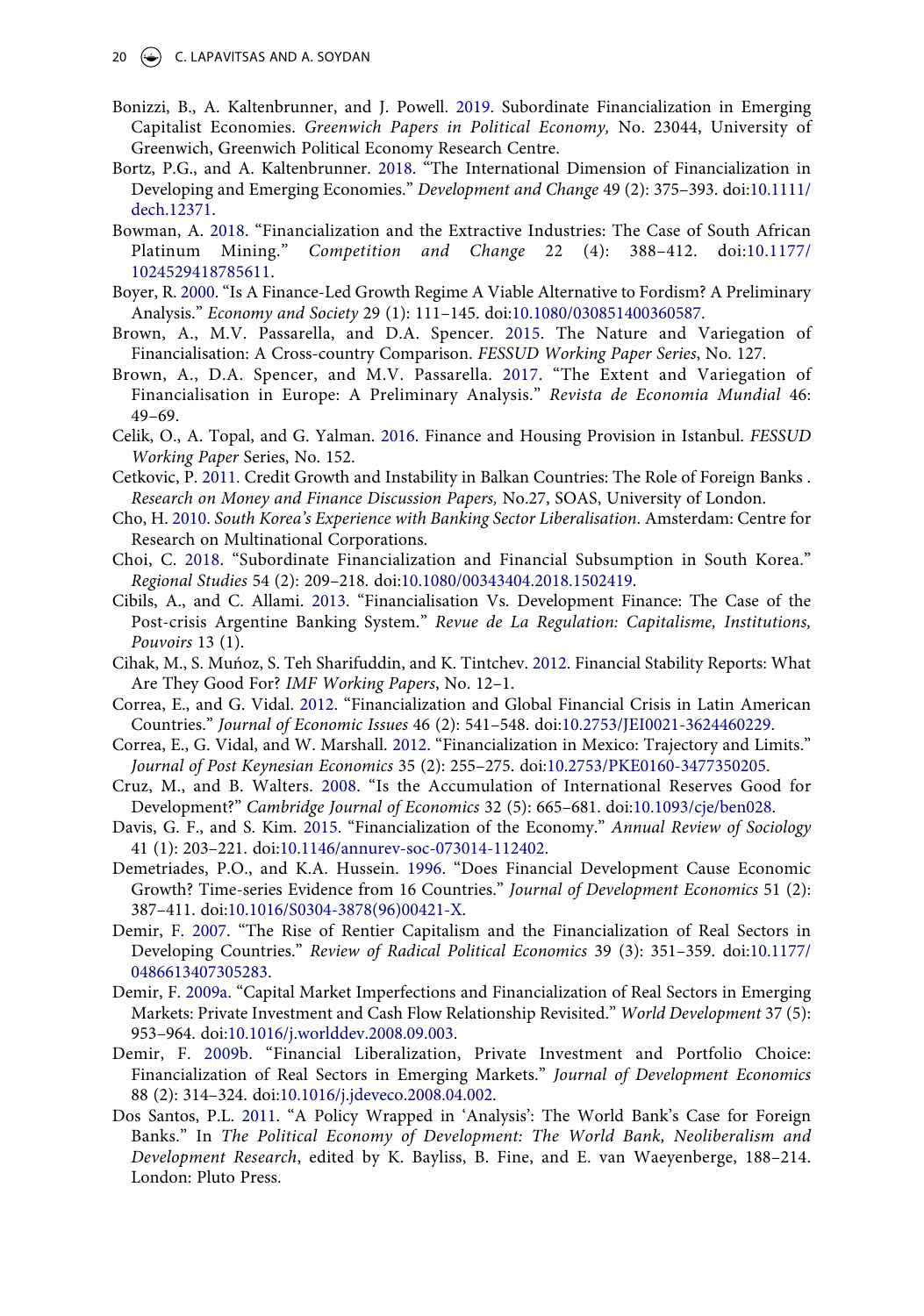- <span id="page-21-4"></span>Dos Santos, P.L. [2013](#page-5-2). "A Cause for Policy Concern: The Expansion of Household Credit in Middle-Income Economies." *International Review of Applied Economics* 27 (3): 316–338. doi:[10.1080/02692171.2012.721755.](https://doi.org/10.1080/02692171.2012.721755)
- <span id="page-21-16"></span>Ederer, S., C. Heumesser, and C. Staritz. [2016.](#page-16-2) "Financialization and Commodity Prices: An Empirical Analysis for Coffee, Cotton, Wheat and Oil." *International Review of Applied Economics* 30 (4): 462–487. doi:[10.1080/02692171.2015.1122745.](https://doi.org/10.1080/02692171.2015.1122745)
- <span id="page-21-17"></span>Eichengreen, B., M. Mussa, G. Dell'Ariccia, E. Detragiache, G.M. MIlesi-Ferretti, and A. Tweedie. [1998](#page-18-18). Capital Account Liberalization: Theoretical and Practical Aspects. *IMF Occasional Papers*, No. 172.
- <span id="page-21-0"></span>Epstein, G.A. [2005](#page-3-0). "Introduction: Financialization and the World Economy." In *Financialization and the World Economy*, edited by G.A. Epstein, 3–16. Cheltenham: Edward Elgar.
- <span id="page-21-3"></span>Ergunes, N. [2009.](#page-5-2) Global Integration of the Turkish Economy in the Era of Financialization. *Research on Money and Finance Discussion Papers,* No. 8, SOAS, University of London.
- <span id="page-21-12"></span>Erturk, I. [2003](#page-12-2). "Governance or Financialisation: The Turkish Case." *Competition and Change*  7 (4): 185–204. doi:[10.1080/1024529042000197068](https://doi.org/10.1080/1024529042000197068).
- <span id="page-21-9"></span>Farhi, M., and R.A. Zanchetta Borghi. [2009.](#page-12-3) "Operations with Financial Derivatives of Corporations from Emerging Economies." *Estudos Avançados* 23 (66): 169–188. doi:[10.1590/](https://doi.org/10.1590/S0103-40142009000200013) [S0103-40142009000200013.](https://doi.org/10.1590/S0103-40142009000200013)
- <span id="page-21-6"></span>Fernandez, R., and M.B. Aalbers. [2020](#page-6-2). "Housing Financialization in the Global South: In Search of a Comparative Framework." *Housing Policy Debate* 30 (4): 680–701. doi:[10.1080/](https://doi.org/10.1080/10511482.2019.1681491) [10511482.2019.1681491.](https://doi.org/10.1080/10511482.2019.1681491)
- <span id="page-21-5"></span>Fine, B., K. Bayliss, and M. Robertson. [2016.](#page-5-3) Housing and Water in Light of Financialisation and 'Financialisation'. *FESSUD Working Paper Series*, No. 156.
- <span id="page-21-14"></span>Gabor, D. [2010](#page-13-1). "(De)financialization and Crisis in Eastern Europe." *Competition and Change*  14 (3–4): 248–270. doi:[10.1179/102452910X12837703615373.](https://doi.org/10.1179/102452910X12837703615373)
- <span id="page-21-2"></span>Gabor, D. [2013](#page-5-7). The Financialisation of the Romanian Economy: From Central Bank-led to Dependent Financialization. *FESSUD Studies in Financial Systems*, No. 5.
- <span id="page-21-1"></span>Garcia-Arias, J. [2015.](#page-4-1) "International Financialization and the Systemic Approach to International Financing for Development." *Global Policy* 6 (1): 24–33. doi:[10.1111/1758-5899.12143](https://doi.org/10.1111/1758-5899.12143).
- <span id="page-21-13"></span>Gezici, A., O. Orhangazi, and C. Yalcin. [2019](#page-13-3). "Determinants of Investment in Turkey: A Firm-Level Investigation." *Emerging Markets Finance and Trade* 55 (6): 1405–1416. doi:[10.1080/1540496X.2018.1473247.](https://doi.org/10.1080/1540496X.2018.1473247)
- <span id="page-21-11"></span>Gungen, A.R. [2010.](#page-12-4) Fictitious Capital Speculation and Financialisation: Critical Moments of Instability, Crisis and Intervention in the Turkish Experience. *IIPPE Financialisation Working Paper*, No 5.
- <span id="page-21-19"></span>Guttmann, R. [2016.](#page-18-2) *Finance-led Capitalism: Shadow Banking, Re-regulation, and the Future of Global Markets*. Houndmills, Basingstoke; New York: Palgrave MacMillan.
- <span id="page-21-21"></span>Henderson, B.J., N.D. Pearson, and L. Wang. [2015.](#page-18-19) "New Evidence on the Financialization of Commodity Markets." *Review of Financial Studies* 28 (5): 1285–1311. doi:[10.1093/rfs/](https://doi.org/10.1093/rfs/hhu091) [hhu091](https://doi.org/10.1093/rfs/hhu091).
- <span id="page-21-18"></span>Henry, P. B. [2007](#page-18-18). "Capital Account Liberalization: Theory, Evidence, and Speculation." *Journal of Economic Literature* 45 (4): 887–935. doi:[10.1257/jel.45.4.887.](https://doi.org/10.1257/jel.45.4.887)
- <span id="page-21-15"></span>Hofmann, B., I. Shim, and H.S. Shin. [2020](#page-16-0). "Emerging Market Economy Exchange Rates and Local Currency Bond Markets amid the Covid-19 Pandemic." *BIS Bulletin*, No. 5, 7 April.
- <span id="page-21-20"></span>Irwin, S.H., and D.R. Sanders. [2011.](#page-18-20) "Index Funds, Financialization, and Commodity Futures Markets." *Applied Economic Perspectives and Policy* 33 (1): 1–31. doi:[10.1093/aepp/ppq032.](https://doi.org/10.1093/aepp/ppq032)
- <span id="page-21-8"></span>Isaacs, G. [2015.](#page-7-3) The Commodification, Commercialisation and Financialisation of Low-Cost Housing in South Africa. *FESSUD Working Papers Series*, No. 142.
- <span id="page-21-7"></span>Isaacs, G., and A. Kaltenbrunner. [2018](#page-6-3). "Financialization and Liberalization: South Africa's New Forms of External Vulnerability." *Competition and Change* 22 (4): 437–463. doi:[10.1177/](https://doi.org/10.1177/1024529418788375) [1024529418788375.](https://doi.org/10.1177/1024529418788375)
- <span id="page-21-10"></span>Kalinowski, T., and H. Cho. [2009](#page-12-5). "The Political Economy of Financial Liberalization in South Korea: State, Big Business, and Foreign Investors." *Asian Survey* 49 (2): 221–242. doi:[10.1525/](https://doi.org/10.1525/as.2009.49.2.221) [as.2009.49.2.221.](https://doi.org/10.1525/as.2009.49.2.221)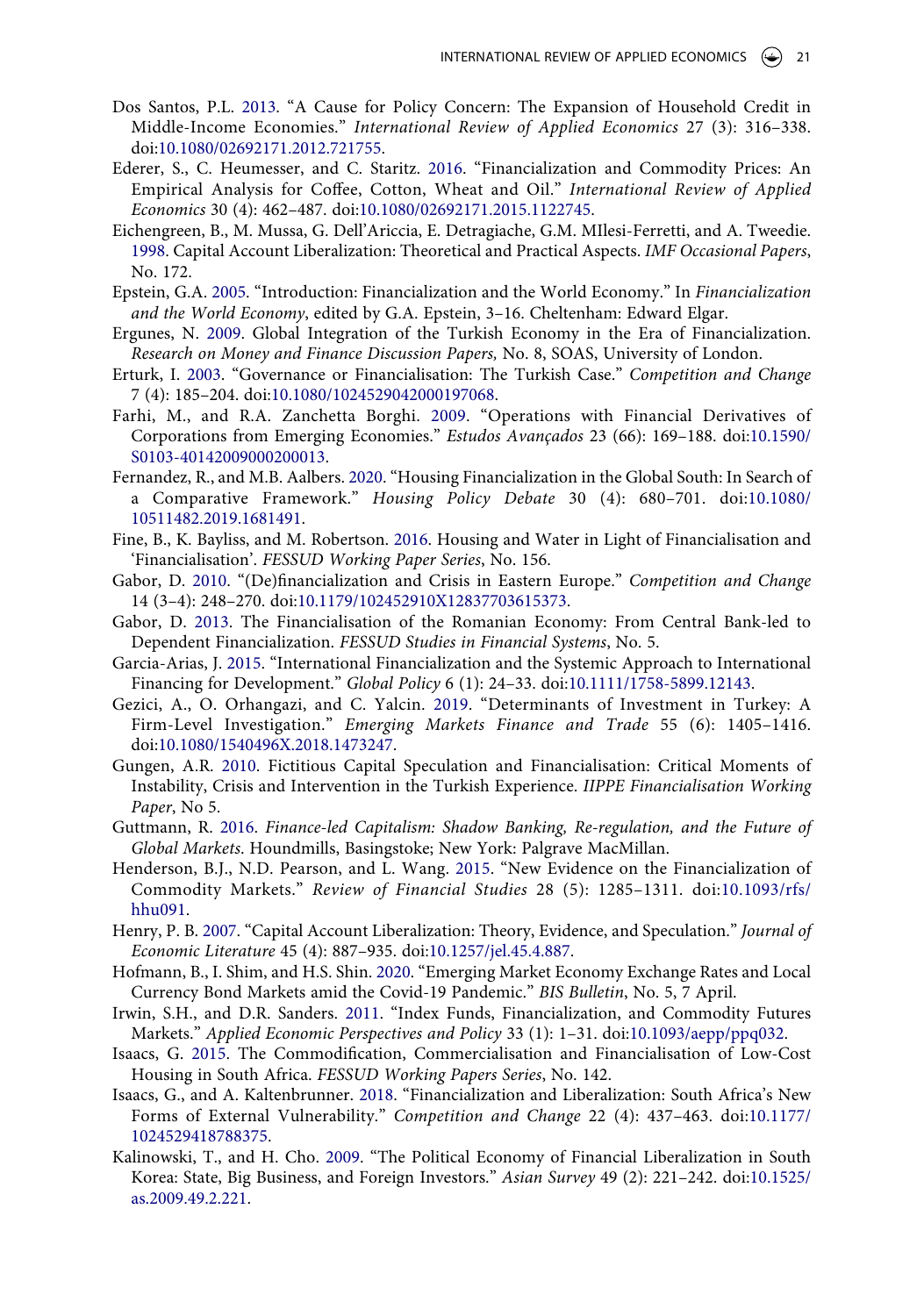22  $\left(\rightarrow\right)$  C. LAPAVITSAS AND A. SOYDAN

- <span id="page-22-11"></span>Kaltenbrunner, A. [2010.](#page-6-4) "International Financialization and Depreciation: The Brazilian Real in the International Financial Crisis." *Competition and Change* 14 (3–4): 296–323. doi:[10.1179/](https://doi.org/10.1179/102452910X12837703615454) [102452910X12837703615454](https://doi.org/10.1179/102452910X12837703615454).
- <span id="page-22-19"></span>Kaltenbrunner, A., and E. Karacimen. [2016](#page-17-7). "The Contested Nature of Financialization." In *The Great Financial Meltdown: Systemic, Conjunctural or Policy-Created?*, edited by T. Subasat, 287–304. Cheltenham: Edward Elgar.
- <span id="page-22-8"></span>Kaltenbrunner, A., and J. P. Painceira. [2015.](#page-6-3) "Developing Countries' Changing Nature of Financial Integration and New Forms of External Vulnerability: The Brazilian Experience." *Cambridge Journal of Economics* 39 (5): 1281–1306. doi:[10.1093/cje/beu038](https://doi.org/10.1093/cje/beu038).
- <span id="page-22-9"></span>Kaltenbrunner, A., and J. P. Painceira. [2018.](#page-6-5) "Subordinated Financial Integration and Financialisation in Emerging Capitalist Economies: The Brazilian Experience." *New Political Economy* 23 (3): 290–313. doi:[10.1080/13563467.2017.1349089](https://doi.org/10.1080/13563467.2017.1349089).
- <span id="page-22-2"></span>Karacimen, E. [2014.](#page-5-2) "Financialization in Turkey: The Case of Consumer Debt." *Journal of Balkan and near Eastern Studies* 16 (2): 161–180. doi:[10.1080/19448953.2014.910393.](https://doi.org/10.1080/19448953.2014.910393)
- <span id="page-22-3"></span>Karacimen, E. [2015](#page-5-2). "Interlinkages between Credit, Debt and the Labour Market: Evidence from Turkey." *Cambridge Journal of Economics* 39 (3): 751–767. doi:[10.1093/cje/beu016.](https://doi.org/10.1093/cje/beu016)
- <span id="page-22-17"></span>Karwowski, E. [2012.](#page-12-6) Financial Operations of South African Listed Firms: Growth and Financial Stability in an Emerging Market Setting. Paper Presented at *III Conferencia International Do IESE*, Mozambique, 3-4 September.
- <span id="page-22-15"></span>Karwowski, E. [2018.](#page-10-2) "Corporate Financialization in South Africa: From Investment Strike to Housing Bubble." *Competition and Change* 22 (4): 413–436. doi:[10.1177/1024529418774924.](https://doi.org/10.1177/1024529418774924)
- <span id="page-22-4"></span>Karwowski, E., M. Shabani, and E. Stockhammer. [2017.](#page-5-8) Financialization: Dimensions and Determinants. A Cross-country Study. *Economics Discussion Papers*, No. 2017-01, Kingston University.
- <span id="page-22-14"></span>Karwowski, E., and E. Stockhammer. [2017](#page-10-3). "Financialisation in Emerging Economies: A Systematic Overview and Comparison with Anglo-Saxon Economies." *Economic and Political Studies* 5 (1): 60–86. doi:[10.1080/20954816.2016.1274520](https://doi.org/10.1080/20954816.2016.1274520).
- <span id="page-22-12"></span>King, R.G., and R. Levine. [1992.](#page-10-4) Financial Indicators and Growth in a Cross-Section of Countries. *Policy Research Working Papers*, No. 819.
- <span id="page-22-13"></span>King, R.G., and R. Levine. [1993](#page-10-4). "Finance and Growth: Schumpeter Might Be Right." *The Quarterly Journal of Economics* 108 (3): 717–737. doi:[10.2307/2118406.](https://doi.org/10.2307/2118406)
- <span id="page-22-20"></span>Kose, M.A., E. Prasad, K.S. Rogoff, and S.-J. Wei. [2006.](#page-18-18) Financial Globalization: A Reappraisal. *IMF Working Papers*, No. 189.
- <span id="page-22-21"></span>Kose, M.A., E. S. Prasad, and A. D. Taylor. [2011.](#page-18-18) "Thresholds in the Process of International Financial Integration." *Journal of International Money and Finance* 30 (1): 147–179. doi:[10.1016/j.jimonfin.2010.08.005](https://doi.org/10.1016/j.jimonfin.2010.08.005).
- <span id="page-22-0"></span>Krippner, G.R. [2005](#page-4-2). "The Financialization of the American Economy." *Socio-Economic Review*  3 (2): 173–208. doi:[10.1093/SER/mwi008.](https://doi.org/10.1093/SER/mwi008)
- <span id="page-22-5"></span>Lai, K.P., and J.A. Daniels. [2017](#page-5-9). "Financialization of Singaporean Banks and the Production of Variegated Financial Capitalism." In *Money and Finance after the Crisis: Critical Thinking for Uncertain Times*, edited by B. Christophers, A. Leyshon, and G. Mann, 217–244. Chichester: Wiley-Blackwell.
- <span id="page-22-6"></span>Lapavitsas, C. [2009a.](#page-5-10) "Financialised Capitalism: Crisis and Financial Expropriation." *Historical Materialism* 17 (2): 114–148. doi:[10.1163/156920609X436153](https://doi.org/10.1163/156920609X436153).
- <span id="page-22-10"></span>Lapavitsas, C. [2009b](#page-6-6). Financialization Embroils Developing Countries. *Research on Money and Finance Discussion Papers,* No. 14, SOAS, University of London.
- <span id="page-22-7"></span>Lapavitsas, C. [2011.](#page-5-10) "Theorizing Financialization." *Work, Employment and Society* 25 (4): 611–626. doi:[10.1177/0950017011419708](https://doi.org/10.1177/0950017011419708).
- <span id="page-22-1"></span>Lapavitsas, C. [2013.](#page-4-3) *Profiting Without Producing: How Finance Exploits Us All*. London: Verso.
- <span id="page-22-18"></span>Lapavitsas, C., and P.L. Dos Santos. [2008](#page-13-4). "Globalization and Contemporary Banking: On the Impact of New Technology." *Contributions to Political Economy* 27 (1): 31–56. doi:[10.1093/cpe/](https://doi.org/10.1093/cpe/bzn005) [bzn005.](https://doi.org/10.1093/cpe/bzn005)
- <span id="page-22-16"></span>Lapavitsas, C., and I. Mendieta-Munoz. [2018](#page-11-0). "Financialization at a Watershed in the USA." *Competition and Change* 22 (5): 488–508. doi:[10.1177/1024529418769472.](https://doi.org/10.1177/1024529418769472)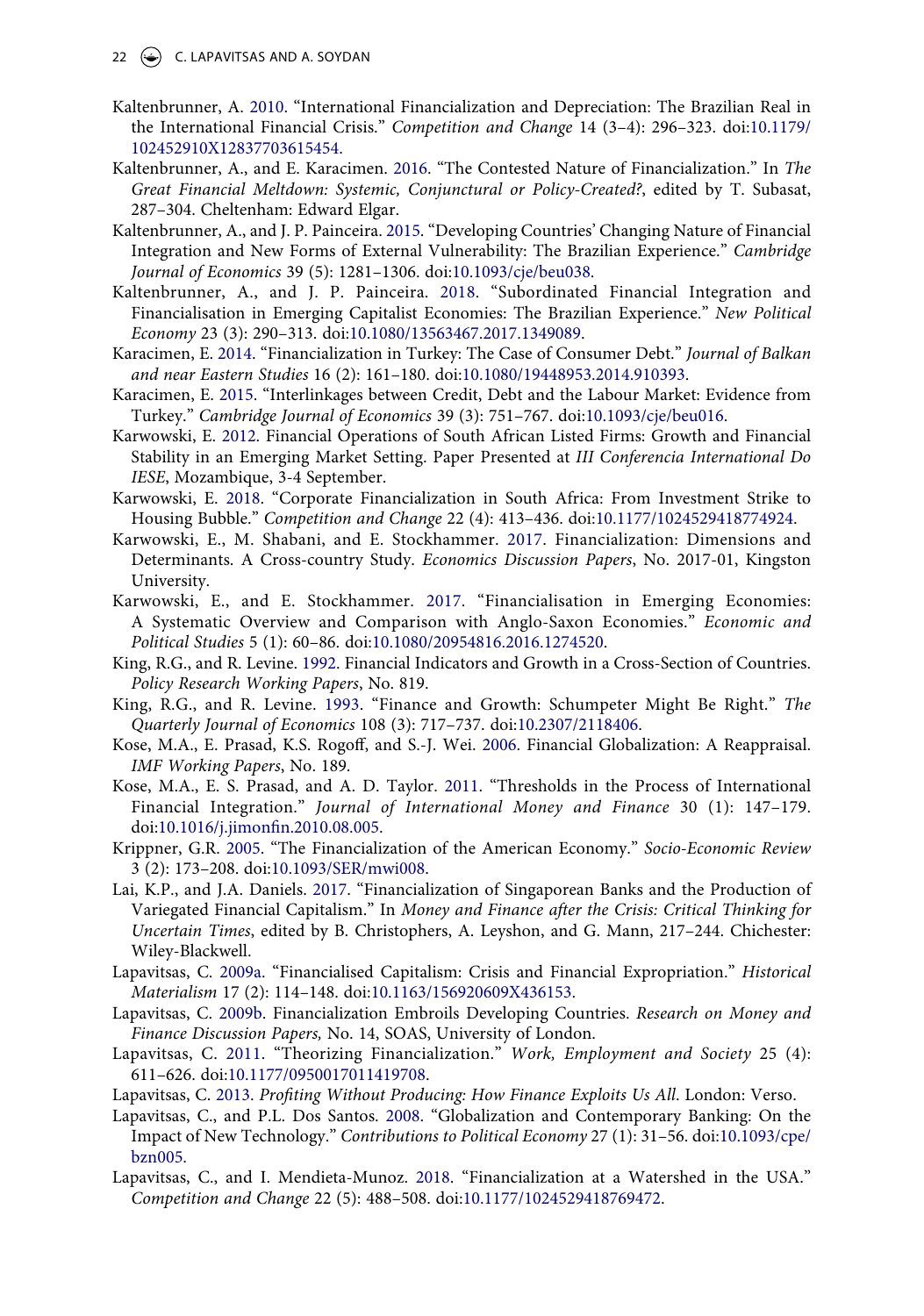- <span id="page-23-10"></span>Lapavitsas, C., and I. Mendieta-Munoz. [2019.](#page-11-0) "The Historic Rise of Financial Profits in the U.S. Economy." *Journal of Post Keynesian Economics* 42 (3): 443–468. doi:[10.1080/](https://doi.org/10.1080/01603477.2019.1616561) [01603477.2019.1616561.](https://doi.org/10.1080/01603477.2019.1616561)
- <span id="page-23-4"></span>Lapavitsas, C., and J. Powell. [2013.](#page-5-10) "Financialisation Varied: A Comparative Analysis of Advanced Economies." *Cambridge Journal of Regions, Economy and Society* 6 (3): 369–379. doi:[10.1093/](https://doi.org/10.1093/cjres/rst019) cires/rst019.
- <span id="page-23-14"></span>Lavinas, L. [2018](#page-15-2). "The Collateralization of Social Policy under Financialized Capitalism." *Development and Change* 49 (2): 502–517. doi:[10.1111/dech.12370](https://doi.org/10.1111/dech.12370).
- <span id="page-23-9"></span>Levine, R., and S. Zervos. [1998](#page-10-5). "Stock Markets, Banks, and Economic Growth." *The American Economic Review* 88 (3): 537–558. doi:[10.1097/00000542-199802000-00037.](https://doi.org/10.1097/00000542-199802000-00037)
- <span id="page-23-1"></span>Levy-Orlik, N. [2012](#page-5-11). "Effects of Financialization on the Structure of Production and Nonfinancial Private Enterprises: The Case of Mexico." *Journal of Post Keynesian Economics* 35 (2): 235–254. doi:[10.2753/PKE0160-3477350204.](https://doi.org/10.2753/PKE0160-3477350204)
- <span id="page-23-2"></span>Levy-Orlik, N. [2013](#page-5-11). "Financialization and Economic Growth in Developing Countries: The Case of the Mexican Economy." *International Journal of Political Economy* 42 (4): 108–127. doi:[10.2753/IJP0891-1916420406](https://doi.org/10.2753/IJP0891-1916420406).
- <span id="page-23-3"></span>Levy-Orlik, N. [2014.](#page-5-11) "Financialization in Unsuccessful Neo-Mercantilist Economies: External Capital Inflows, Financial Gains and Income Inequality." *Limes+* 11 (3): 147–175.
- <span id="page-23-11"></span>Luiz Rossi, J. [2013](#page-12-7). "Hedging, Selective Hedging, or Speculation? Evidence of the Use of Derivatives by Brazilian Firms during the Financial Crisis." *Journal of Multinational Financial Management* 23 (5): 415–433. doi:[10.1016/j.mulfin.2013.08.004](https://doi.org/10.1016/j.mulfin.2013.08.004).
- <span id="page-23-15"></span>Mader, P. [2014.](#page-15-0) "Financialisation through Microfinance: Civil Society and Market-Building in India." *Asian Studies Review* 38 (4): 601–619. doi:[10.1080/10357823.2014.963507](https://doi.org/10.1080/10357823.2014.963507).
- <span id="page-23-18"></span>Mathieson, D., and L. Rojas-Suarez. [1992](#page-18-21). Liberalization of the Capital Account: Experiences and Issues. *IMF Working Papers*, No. 46.
- <span id="page-23-6"></span>Milberg, W. [2008](#page-7-4). "Shifting Sources and Uses of Profits: Sustaining US Financialization with Global Value Chains." *Economy and Society* 37 (3): 420–451. doi:[10.1080/03085140802172706](https://doi.org/10.1080/03085140802172706).
- <span id="page-23-7"></span>Milberg, W., and D. Winkler. [2010](#page-7-4). "Financialisation and the Dynamics of Offshoring in the USA." *Cambridge Journal of Economics* 34 (2): 275–293. doi:[10.1093/cje/bep061](https://doi.org/10.1093/cje/bep061).
- <span id="page-23-8"></span>Milberg, W., and D. Winkler. [2013.](#page-7-4) *Outsourcing Economics: Global Value Chains in Capitalist Development*. New York: Cambridge University Press.
- <span id="page-23-19"></span>Mishkin, F. S. [2006.](#page-18-18) *The Next Great Globalization: How Disadvantaged Nations Can Harness Their Financial Systems to Get Rich*. Princeton: Princeton University Press.
- <span id="page-23-17"></span>Nissanke, M. [2012](#page-16-2). "Commodity Market Linkages in the Global Financial Crisis: Excess Volatility and Development Impacts." *The Journal of Development Studies* 48 (6): 732–750. doi:[10.1080/](https://doi.org/10.1080/00220388.2011.649259) [00220388.2011.649259](https://doi.org/10.1080/00220388.2011.649259).
- <span id="page-23-0"></span>Nolke, A., and A. Vliegenthart. [2009](#page-5-12). "Enlarging the Varieties of Capitalism: The Emergence of Dependent Market Economies in East Central Europe." *World Politics* 61 (4): 670–702. doi:[10.1017/S0043887109990098.](https://doi.org/10.1017/S0043887109990098)
- <span id="page-23-13"></span>Orhangazi, O., and G. Ozgur. [2015](#page-14-2). Capital Flows, Finance-Led Growth and Fragility in the Age of Global Liquidity and Quantitative Easing: The Case of Turkey. *Political Economy Research Institute Working Paper Series*, No. 397, University of Massachusetts Amherst.
- <span id="page-23-5"></span>Painceira, J.P. [2009](#page-6-7). Developing Countries in the Era of Financialization: From Deficit Accumulation to Reserve Accumulation. *Research on Money and Finance Discussion Papers,*  No. 4, SOAS, University of London.
- <span id="page-23-16"></span>Painceira, J.P. [2011](#page-16-3). *Central Banking in Middle Income Countries in the Course of Financialisation: A Study with Special Reference to Brazil and Korea*. Unpublished PHD Dissertation, SOAS, University of London.
- <span id="page-23-12"></span>Painceira, J.P. [2012](#page-14-3). Financialisation, Reserve Accumulation, and Central Banking in Emerging Economies: Banks in Brazil and Korea. *Research on Money and Finance Discussion Papers,*  No. 38, SOAS, University of London.
- <span id="page-23-20"></span>Painceira, J.P. [2022](#page-18-11). *Financialisation in Emerging Economies Changes in Central Banking*. Abington Oxon, New York: Routledge.